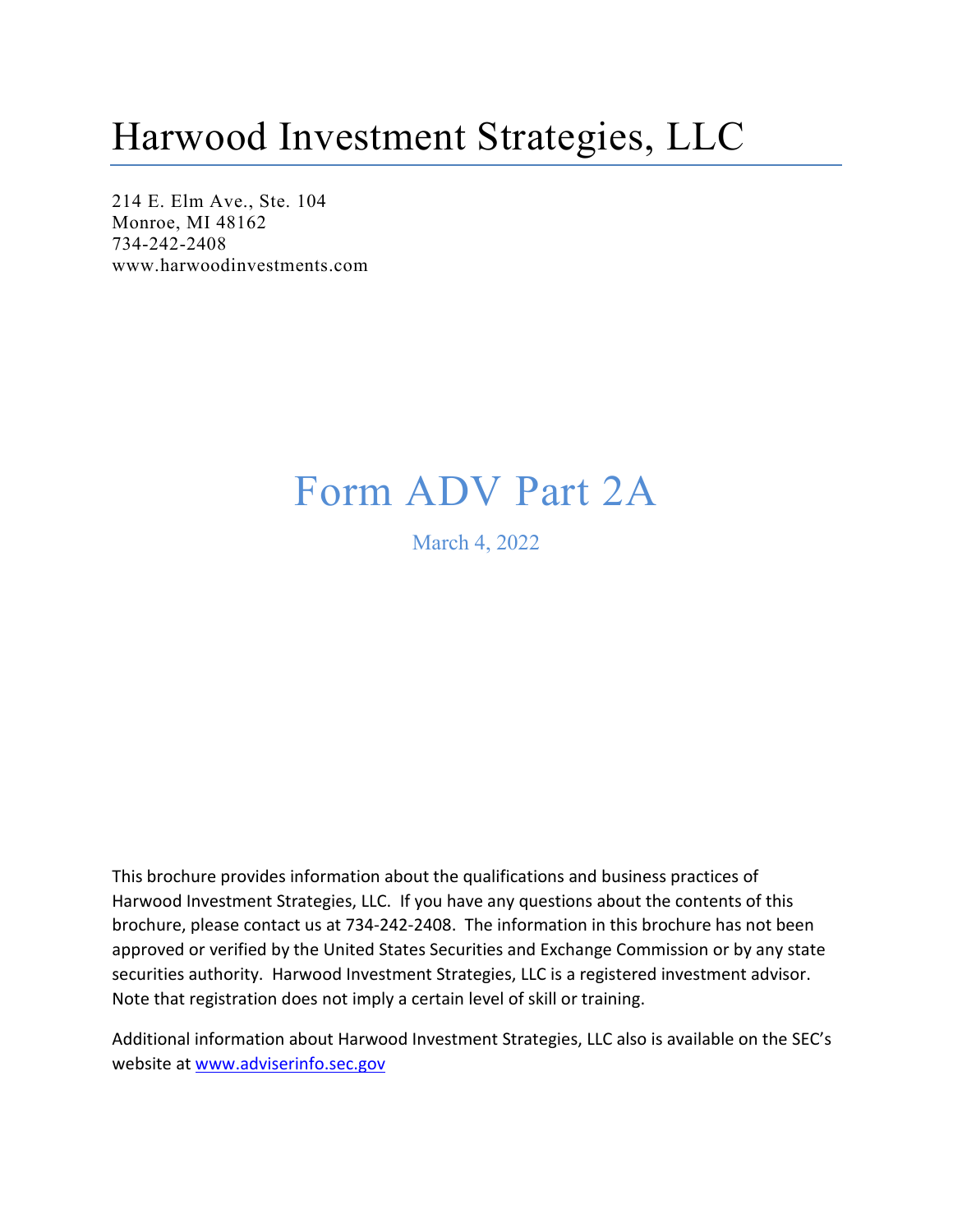# Material Changes

### **This section summarizes material changes made as part of our most recent update. The changes below reflect updates to our previous Form ADV Part 2 dated June 10, 2021.**

In Item 4.B under the headings Discretionary Management and Non-Discretionary Investment Advice, the reference for where to find the description of fees in the ADV was updated from, "on Page 7," to now read "in Item 5."

In Item 4.B under the heading General Financial Planning Consultations, the security type of "exchange traded fund" was added to the second to last paragraph. The sentence now reads, "Initial investments made of any one stock or bond will generally not exceed five percent (5%) of the total household portfolio, except for U.S. government bonds, bank CD's, closed-end investment funds, exchange traded funds and mutual funds."

We have also updated our assets under management *(see Item 4.E on page 7).*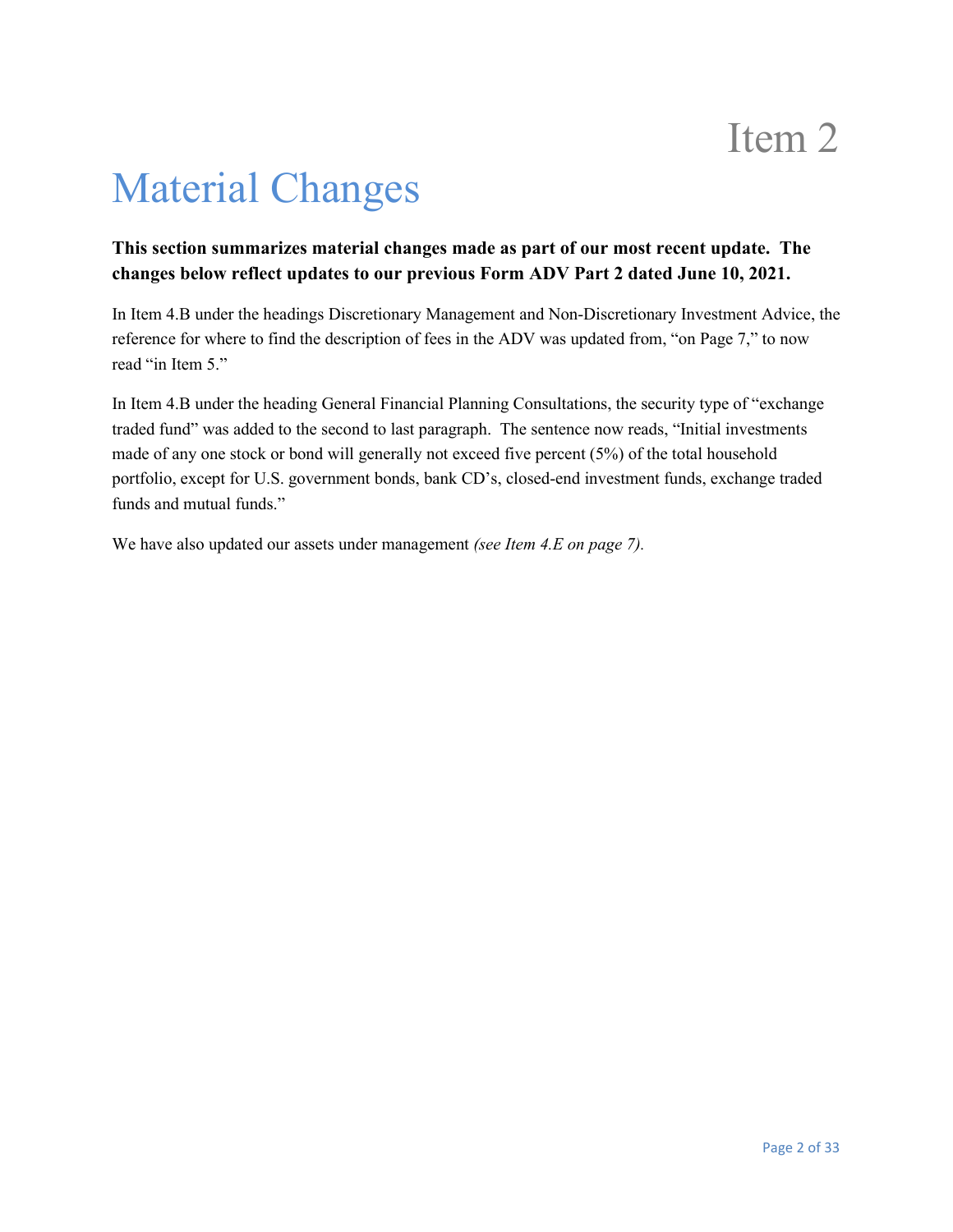## Table of Contents

| Item 4            | <b>Advisory Business</b>                                                                        | 4      |
|-------------------|-------------------------------------------------------------------------------------------------|--------|
| Item 5            | Fees & Compensation                                                                             | $\tau$ |
| Item 6            | Performance-Based Fees and Side-By-Side Management                                              | 10     |
| Item <sub>7</sub> | <b>Types of Clients</b>                                                                         | 10     |
| Item 8            | Methods of Analysis, Investment Strategies and Risk of Loss                                     | 11     |
| Item 9            | Disciplinary Information                                                                        | 12     |
| Item 10           | <b>Other Financial Industry Activities and Affiliations</b>                                     | 13     |
| Item 11           | Code of Ethics, Participation or Interest in<br><b>Client Transactions and Personal Trading</b> | 13     |
| Item 12           | <b>Brokerage Practices</b>                                                                      | 14     |
| Item 13           | <b>Review of Accounts</b>                                                                       | 17     |
| Item 14           | <b>Client Referrals and Other Compensation</b>                                                  | 18     |
| Item 15           | Custody                                                                                         | 18     |
| Item 16           | <b>Investment Discretion</b>                                                                    | 19     |
| Item 17           | <b>Voting Client Securities</b>                                                                 | 19     |
| Item 18           | <b>Financial Information</b>                                                                    | 20     |
| Item 19           | <b>Requirements for State-Registered Advisers</b>                                               | 21     |

### **Form ADV Part 2B Brochure Supplement: Edwin T. Harwood** 22 **Form ADV Part 2B Brochure Supplement: Anthony J. Harwood** 26 **Form ADV Part 2B Brochure Supplement: Jacob D. Diroff** 30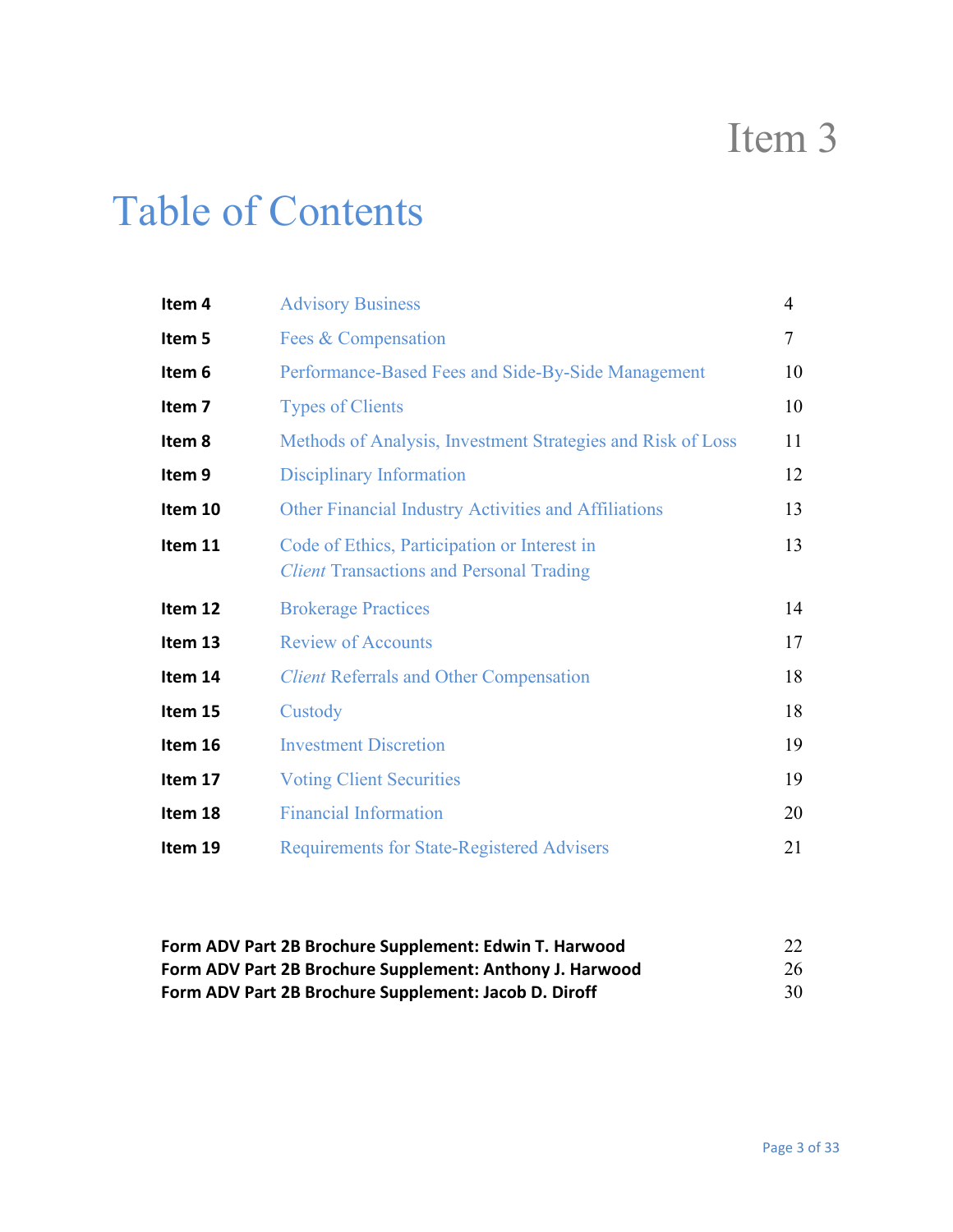# Advisory Business

4.A Harwood Investment Strategies, LLC was founded in 2005 and organized as a Michigan Limited Liability Company. It is a registered investment advisor in the State of Michigan and Ohio. The firm is owned by Edwin T. Harwood and Anthony J. Harwood. We offer investment management services to individuals, families, business entities and non-profit organizations.

| <b>Investment Advisory Services</b>                                                                             | <b>Investment Supervisory</b><br><b>Services</b> |
|-----------------------------------------------------------------------------------------------------------------|--------------------------------------------------|
| <b>Discretionary</b> management of investment accounts on a fee basis                                           | <b>Yes</b>                                       |
| <b>Non-discretionary</b> investment advice on a fee basis for clients<br>who desire to handle their own trading | <b>Yes</b>                                       |
| General financial planning consultations                                                                        | No                                               |
| <b>Discretionary</b> management of employer-sponsored pension plans                                             | <b>Yes</b>                                       |
| Non-discretionary and non-fiduciary services for 401(k) plans                                                   | No.                                              |

4.B We offer five general types of investment advisory services to our clients:

### **Discretionary Management**

If you want us to manage a designated investment account on a discretionary basis, including selecting the investments and placing trades within that specified account, you need to have or open an account in your name with Charles Schwab & Co. You then need to deposit the funds and/or securities you want us to manage into that account. You will also need to give us the authority to place trades in your account on your behalf (*known as discretionary authority).* All trades will then be executed by Charles Schwab & Co. and Charles Schwab & Co. will have custody of all assets in your account. We will provide you with the necessary forms needed to initiate the transfer of assets and those needed to execute trading authorizations on your account at Schwab. Lastly, you will need to enter into an Advisory Agreement with Harwood Investment Strategies, LLC. This agreement grants us discretionary authority over your account and specifies the management fees. Through the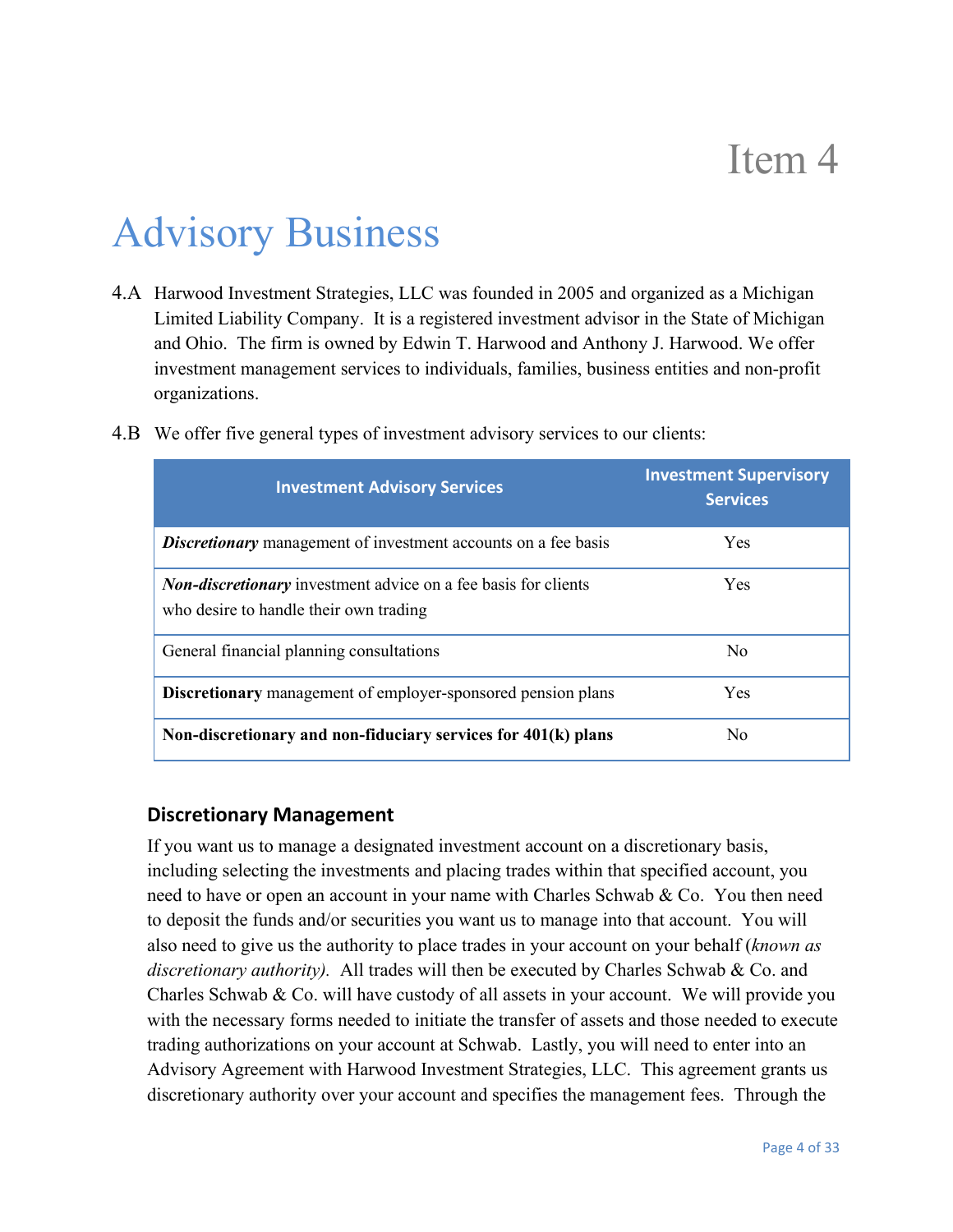Advisory Agreement, you can elect to have Harwood Investment Strategies vote proxies and other corporate actions on your behalf. The Advisory Agreement is a mutual, non-binding agreement between us and the client and can be cancelled by either party at any time with no penalty (*please read the "Investment Advisory Agreement for Accounts with Discretionary Trading Authority" for more details*). Accounts of this type will pay fees, as described below in Item 5 and in the Advisory Agreement, as a percentage of the value of the account.

### **Non-Discretionary Investment Advice**

If you want us to provide investment advice over a specified account and not have trading authority over that account, you need to have or open an account in your name with Charles Schwab & Co. Then deposit the funds/securities into the account for which you want us to provide advice. All trades will then be executed by Charles Schwab  $\&$  Co. at your instruction. Charles Schwab & Co. will have custody of all assets in your account. We will provide you with the necessary forms needed to initiate the transfer of assets. You will also enter into an Advisory Agreement with Harwood Investment Strategies, LLC. The Advisory Agreement is a mutual, non-binding agreement between Harwood Investment Strategies, LLC and the client and can be cancelled by either party at any time with no penalty (*please read the "Investment Advisory Agreement for Accounts without Trading Authority" for more details*). Accounts of this type will pay fees as described below in Item 5 and in the Advisory Agreement, as a percentage of the value of the account. We will be able to monitor your account, see copies of trade confirmations and brokerage statements and will provide investment advice to you. You will choose to place or not place the suggested trades in your account as you see fit.

### **General Financial Planning Consultations**

If you want a financial planning consultation you will enter into an Advisory Agreement with Harwood Investment Strategies, LLC. The Advisory Agreement is a mutual, nonbinding agreement between Harwood Investment Strategies, LLC and you (the client), and can be cancelled by either party at any time with no penalty *(please read the "Investment Advisory Agreement for Financial Consulting" for more details).* Consultation services are not ongoing and thus terminate upon the delivery of services. Accounts of this type will pay an hourly fee as described below on page 8 and in the Advisory Agreement. We will tailor this consultation to your current financial situation along with your future goals and desires *or* to a specific financial area of your choosing. You can have a brokerage account with any broker you choose (a "Non-Discretionary Account Broker"). You will then execute or not execute the suggested trades in your account with your Non-Discretionary Account Broker as you see fit.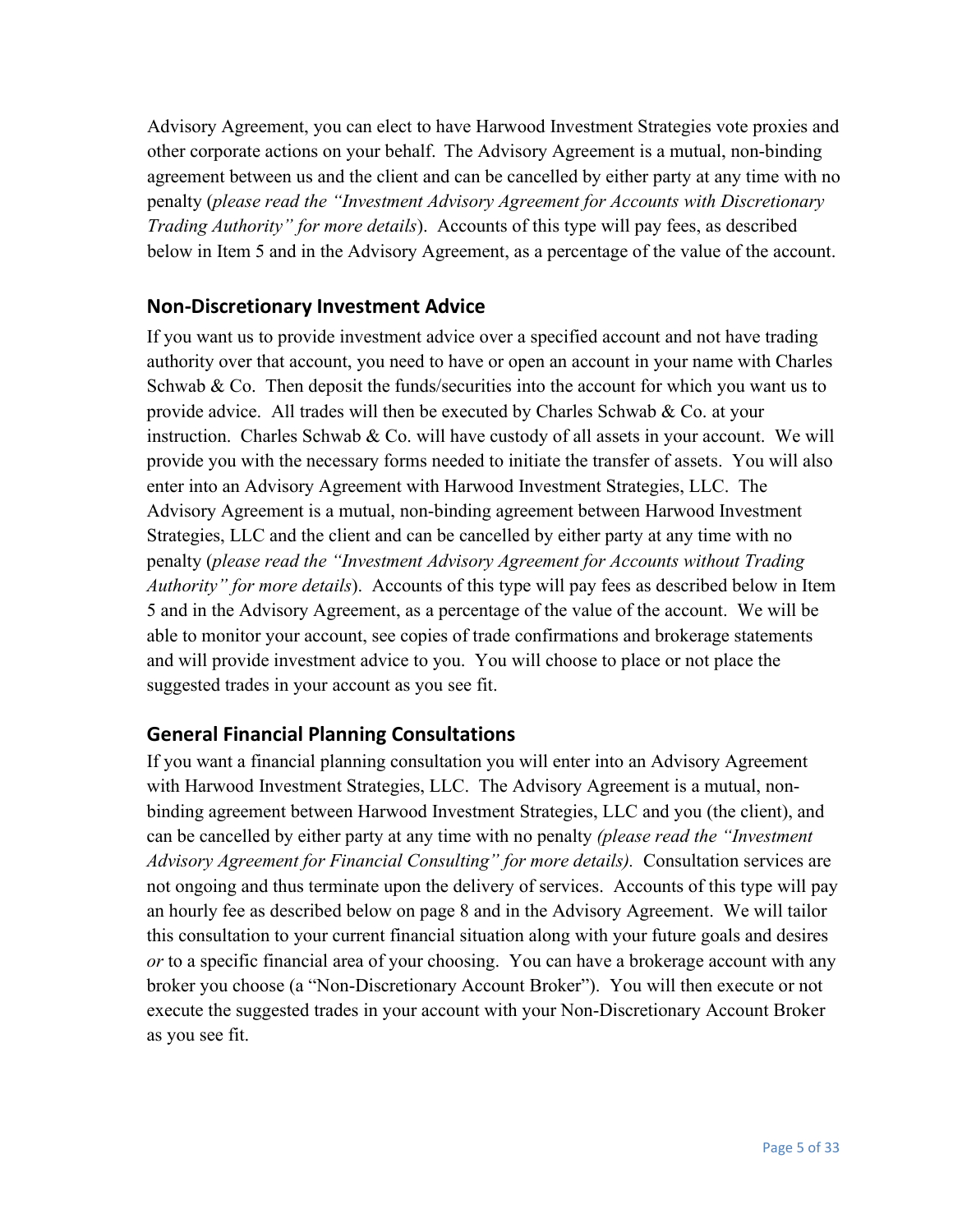**NOTE:** The investment advice we provide for the three above services is limited to the following types of investments:

- Exchange-listed securities
- Securities traded over-the-counter
- **Foreign issuers**
- **Warrants**
- **Corporate debt securities (other than commercial paper)**
- **Commercial paper**
- **Certificates of Deposit**
- **Municipal securities**
- **Mutual fund shares**
- Real Estate Investment Trusts
- Closed end fund shares
- **United States government securities**
- Options contracts on securities

In each case, we will make a complete assessment of each client's current financial situation along with such client's future plans and desires. We will develop a plan to purchase or sell the above investments for both discretionary and non-discretionary accounts. Initial investments made of any one stock or bond will generally not exceed five percent (5%) of the total household portfolio, except for U.S. government bonds, bank CD's, closed-end investment funds, exchange traded funds and mutual funds. The advice we give and the transactions we make within accounts take into consideration the client's investment time horizon, risk tolerance and the client's desires regarding the appreciation of capital and or the generation of income.

We use fundamental and quantitative analysis as a core basis for all decisions regarding the investments described above. We use many sources of information including but not limited to annual reports, company press releases, SEC filings, corporate rating services, financial newspapers, financial magazines and third-party research. Our basic investment strategy is long term oriented but will seek to be flexible enough to take advantage of short term opportunities. We may at times trade around core holdings in an effort to manage risk and take advantage of price volatility.

#### **Discretionary Management of Employer-Sponsored Pension Plans**

Harwood Investment Strategies, LLC provides discretionary investment management services to clients to manage the investments and reinvestments of certain assets under employer-sponsored pension plans. As manager of such plans, Harwood Investment Strategies, LLC, is subject to fiduciary obligations under ERISA, manages the plan's investment funds, provides continuous investment advice and recommendations, invests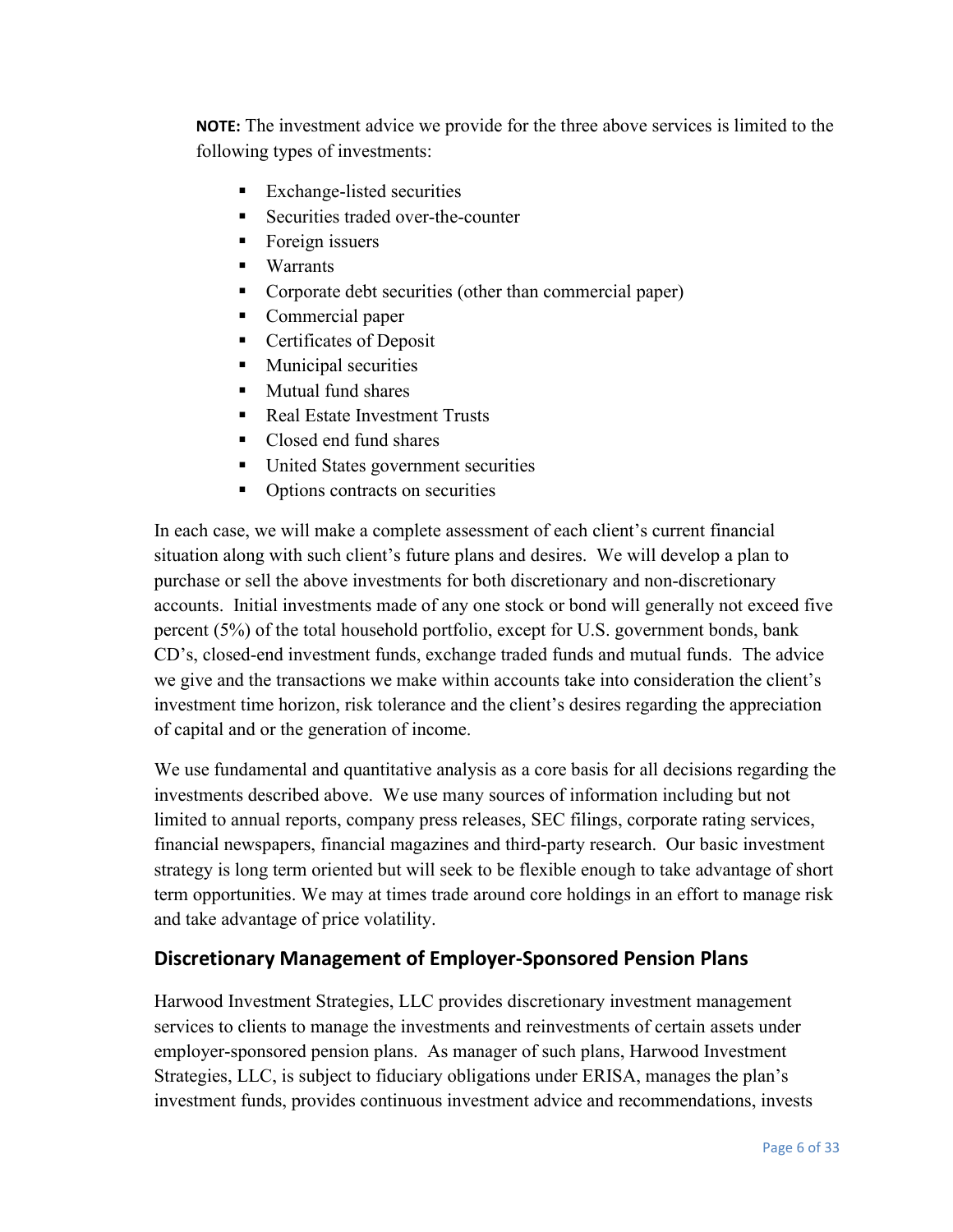and reinvests the investment funds, selects broker-dealers to effectuate acquisitions or disposition of securities held under the investment funds, and exercises any and all other ancillary rights and duties in connection with the investment funds.

### **Non-Discretionary Non-Fiduciary 401(k) Services**

Harwood Investment Strategies, LLC provides non-discretionary and non-fiduciary services to clients in the clients' capacity as sponsor of 401(k) plans qualified under section 401(a) of the Internal Revenue Code of 1986. Services provided by Harwood Investment Strategies, LLC include: coordinating employee education and enrollment programs; assisting in the education of the participants in 401(k) plans regarding general investing principles and investment alternatives available under the plans in accordance with the Department of Labor's Interpretive Bulletin 96-1; and assisting clients in group enrollment meetings to explain retirement plan participation, savings and investing for eligible employees of clients.

- 4.C We tailor our investment advisory services to the individual needs of each client. Each account's asset allocation is tailored to the client's investment time horizon, risk tolerance, investment goals and objectives.
- 4.D Harwood Investment Strategies, LLC does not participate in wrap fee programs.
- 4.E

| <b>Client Assets Under Management at market close on 02/28/2022</b> |              |  |  |  |
|---------------------------------------------------------------------|--------------|--|--|--|
| <b>Discretionary assets</b>                                         | \$44,718,786 |  |  |  |
| <b>Non-discretionary assets</b>                                     | \$1,468,540  |  |  |  |

Item 5

# Fees and Compensation

#### 5.A

#### **Fees for Discretionary & Non-discretionary Accounts**

For both discretionary and non-discretionary accounts, including discretionary management of employee sponsored pension plans, we charge a non-negotiable fee based on the assets under management in your accounts according to the following schedule\*\*: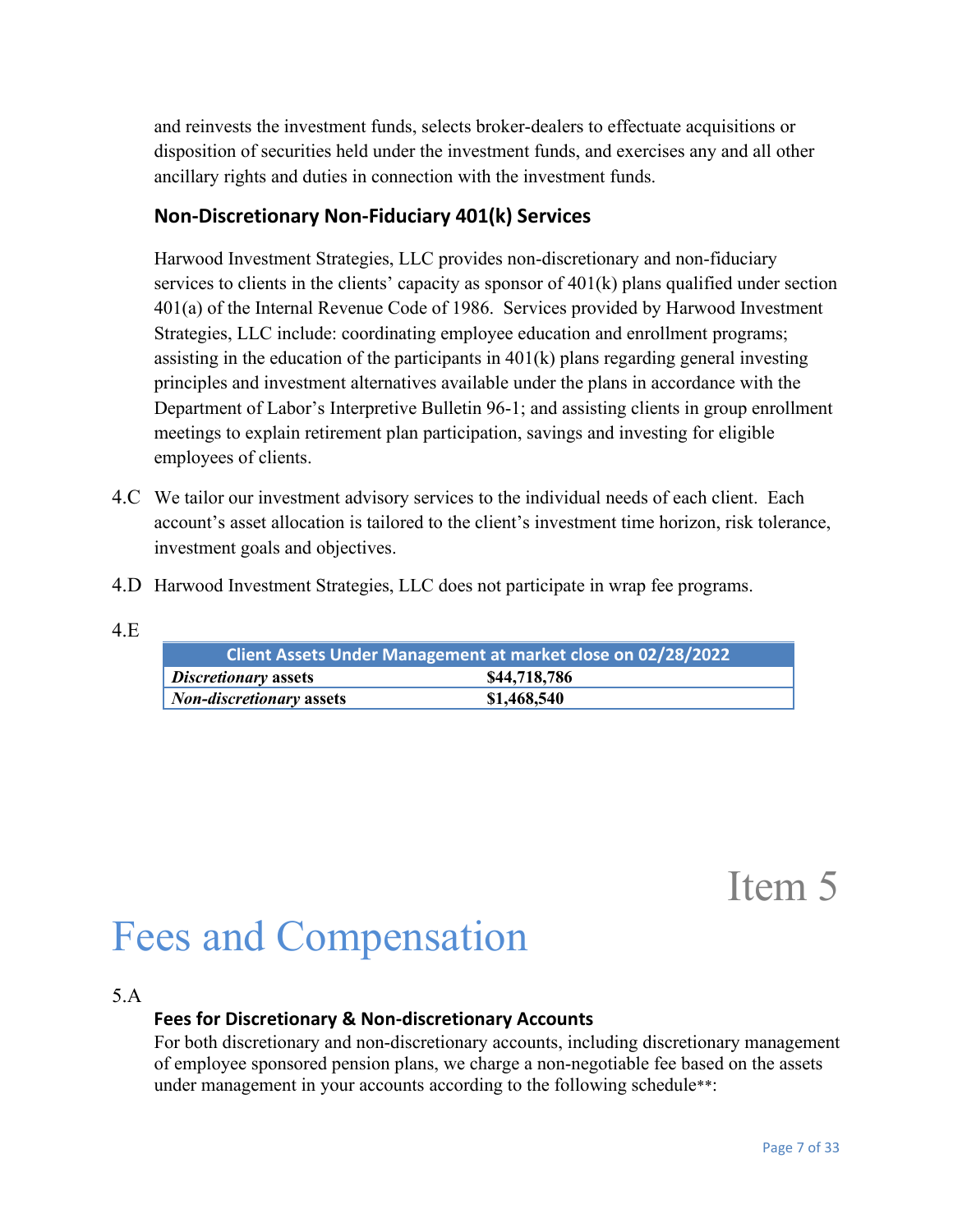|              | <b>Asset Value</b> | <b>Annual Fee</b> |
|--------------|--------------------|-------------------|
| First        | \$250,000          | 1.30%             |
| <b>Next</b>  | \$250,000          | 1.10%             |
| <b>Next</b>  | \$500,000          | 1.00%             |
| <b>Next</b>  | \$1,000,000        | 0.85%             |
| <b>Next</b>  | \$1,000,000        | 0.80%             |
| <b>Next</b>  | \$2,000,000        | 0.75%             |
| <b>Next</b>  | \$5,000,000        | 0.70%             |
| Amounts over | \$10,000,000       | 0.60%             |

#### **EXAMPLE:**

If a client has  $$1,000,000$  in total assets<sup>\*</sup> in such client's account(s), the fee would be calculated as follows:

| First \$250,000 @ 1.3% =          | \$3,250  |
|-----------------------------------|----------|
| Next \$250,000 @ 1.1% =           | \$2,750  |
| Next \$500,000 @ 1.0% =           | \$5,000  |
| <b>Annualized Fee</b><br>$\equiv$ | \$11,000 |
| Quarterly Fee(\$11,000/4)=        | \$2,750  |

\*Household accounts are aggregated in determining fees for each individual account. \*\*Family members of Edwin L. Harwood are accorded a 10% discount.

#### **Fees for General Financial Planning Consultations**

As stated above in Item 4.B, the fee for general financial planning consultations is charged on an hourly basis. The hourly rate is \$200 per hour. In all cases, you will know the hourly rate being charged *before* services are rendered. The hourly rate to be charged is also clearly stated in the *"Investment Advisory Agreement for Financial Consulting"* that you sign prior to services being rendered.

#### **Fees for Non-Discretionary Non-Fiduciary 401(k) Services**

For the non-discretionary and non-fiduciary services provided to 401(k) plans, we charge an annual advisory fee of 40 basis points of the value of the Plan Assets. The advisory fee is paid quarterly in arrears. The Advisory Fee that is charged is also clearly started in Exhibit A of the "*401(k) Plan Investment Advisor Service Agreement.*"

- 5.B Discretionary and Non-discretionary accounts will be billed quarterly in arrears based on the asset value of your account on each March 31, June 30, September 30 and December 31. Except for Non-discretionary Non-fiduciary 401(k) fees, such fees will be deducted directly from your custodial account with your written authorization as follows:
	- a) The authorization or agreement must be limited to withdrawing contractually agreed upon investment adviser fees.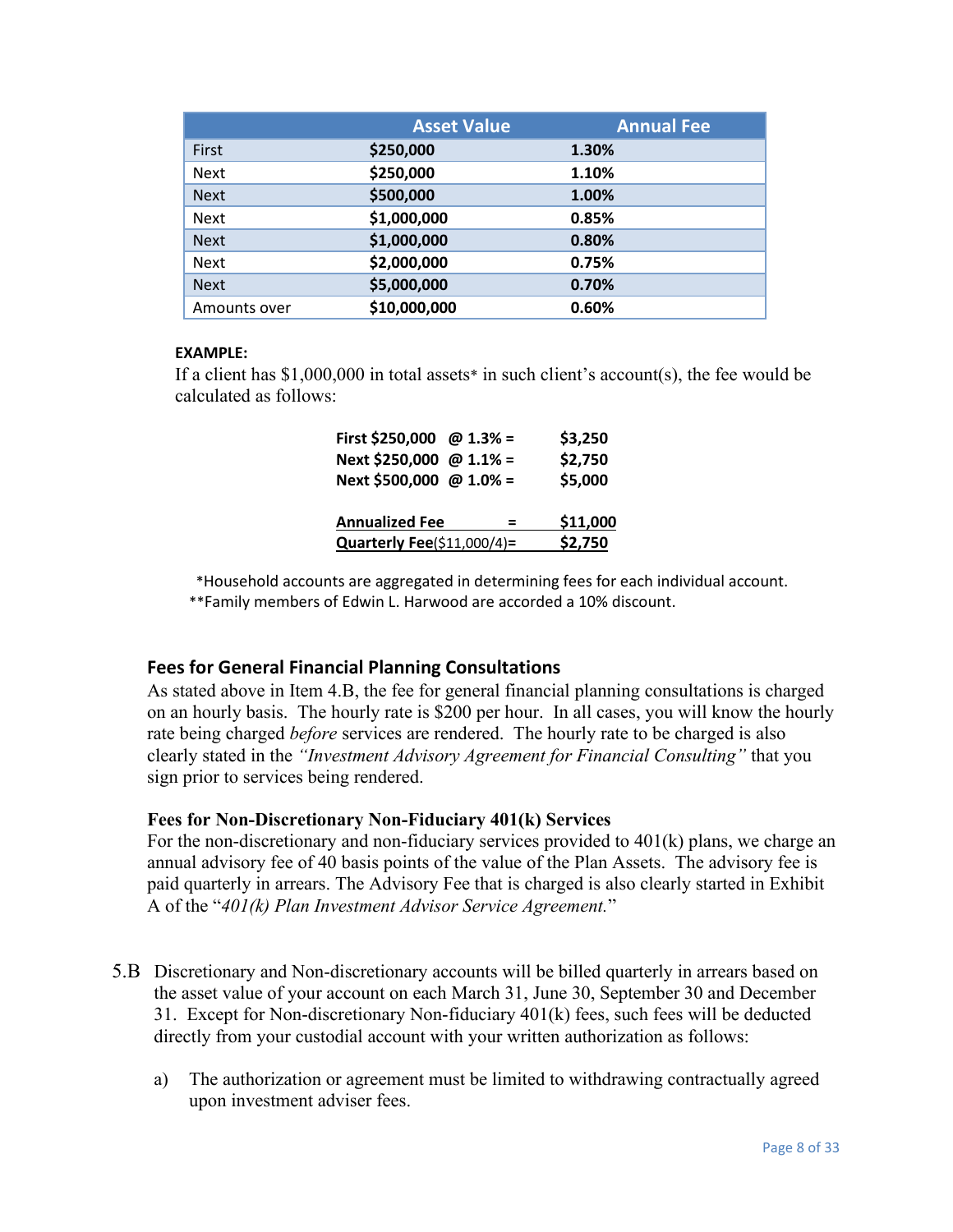- b) The custodian of the account must be advised in writing of the limitation on the adviser's access to the account. This requirement may be satisfied by furnishing to the custodian a copy of the authorization or agreement.
- c) The custodian must provide the client, not less than quarterly, a statement indicating all amounts disbursed from the account including, separately, the amount of advisory fees paid. This may be contained in the custodian's regular periodic report to the client.
- d) The client must be able to terminate the written billing authorization or agreement required by this release at any time.

Non-discretionary Non-fiduciary 401(k) fees will be billed to the plan sponsor to be paid with funds as specified in the "*401(k) Plan Investment Advisor Service Agreement."*

You may terminate the written billing authorization or agreement at any time. If the account is initiated after the first day of the quarter, the fee for that first quarter will be prorated. If you terminate the advisory contract before the end of the quarter, the fees due for that quarter will be prorated and paid by you at the time of termination.

For general financial planning consultations, fees of \$200 per hour will be paid and billed by written agreement between you and Harwood Investment Strategies, LLC. The advisory contract can be terminated at any time by either you or Harwood Investment Strategies, LLC without penalty.

#### 5.C **Other Expenses & Fees**

Harwood Investment Strategies, LLC does not charge additional fees or expenses to clients other than those listed above. However, Charles Schwab & Co. might charge additional trading fees and other expenses to your account. The following are charges your account may incur from Charles Schwab & Co. (custodian fees):

- 1. Trading commissions
- 2. Bond markup/markdown
- 3. Mutual fund purchase charge
- 4. Exchange processing fees
- 5. ADR fees
- 6. Wire transfer fees

Clients may incur other expenses and fees from mutual funds, closed-end funds, exchange traded funds and money market mutual funds. These fees can be found in the fund's prospectus and vary by fund. Other investments not listed may assess other fees and expenses not listed here. Employee sponsored pension plans and 401(k) Plans may be charged other administrative and/or custodial fees by the Third Party Administrator and/or Custodian. In addition, the brokerage company transferring your assets to your Charles Schwab account might charge you a fee for the transfer and/or for closing your account. These fees and whether they are assessed varies depending on the brokerage firm. We encourage you to consult your current brokerage company to find out if there are any fees or other expenses for transferring your assets and/or closing your account.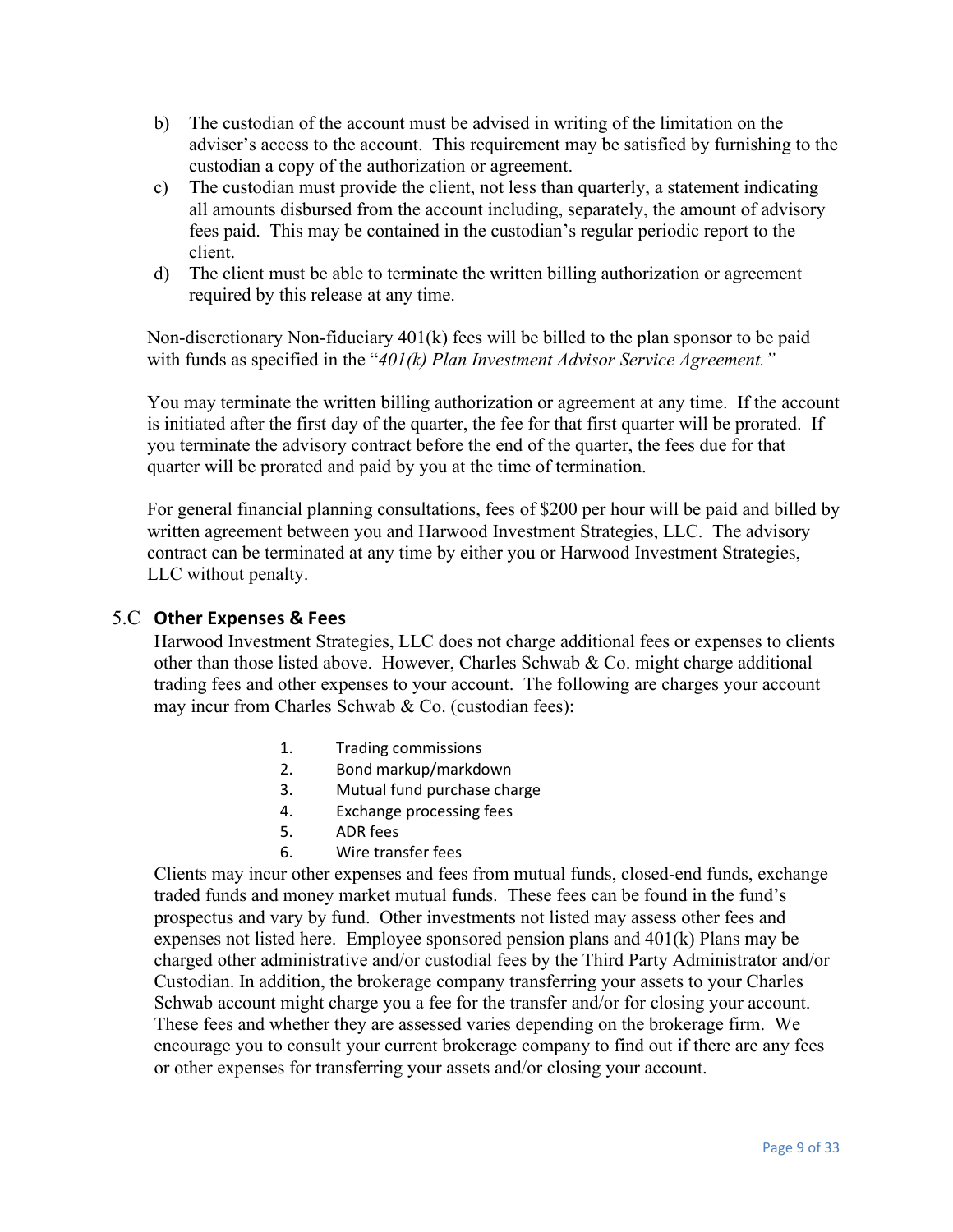- 5.D Clients are not required too, nor do we allow clients to pre-pay fees.
- 5.E Harwood Investment Strategies, LLC and its supervised persons do not accept compensation for the sale of securities or other investment products, including asset-backed sales charges or service fees from the sale of mutual funds.

# Performance-Based Fees and Side-By-Side Management

6.A Harwood Investment Strategies, LLC and its supervised persons do not accept performance-based fees.

### Item 7

## Types of Clients

- 7.A We generally provide investment advice to the following types of clients:
	- **Individuals**
	- **Business Entities**
	- **Trusts**
	- **Estates**
	- **Non-Profit Organizations**
	- **Foundations**

The minimum total portfolio size (the aggregate of all your accounts managed by Harwood Investment Strategies, LLC) is \$200,000. Harwood Investment Strategies, LLC may from time to time increase or decrease the minimum requirement or waive the minimum requirement then in effect as we see fit. Generally, when exceptions are made to the minimum requirement, and we agree to manage a portfolio under \$200,000, we encourage regular contributions be made to these accounts.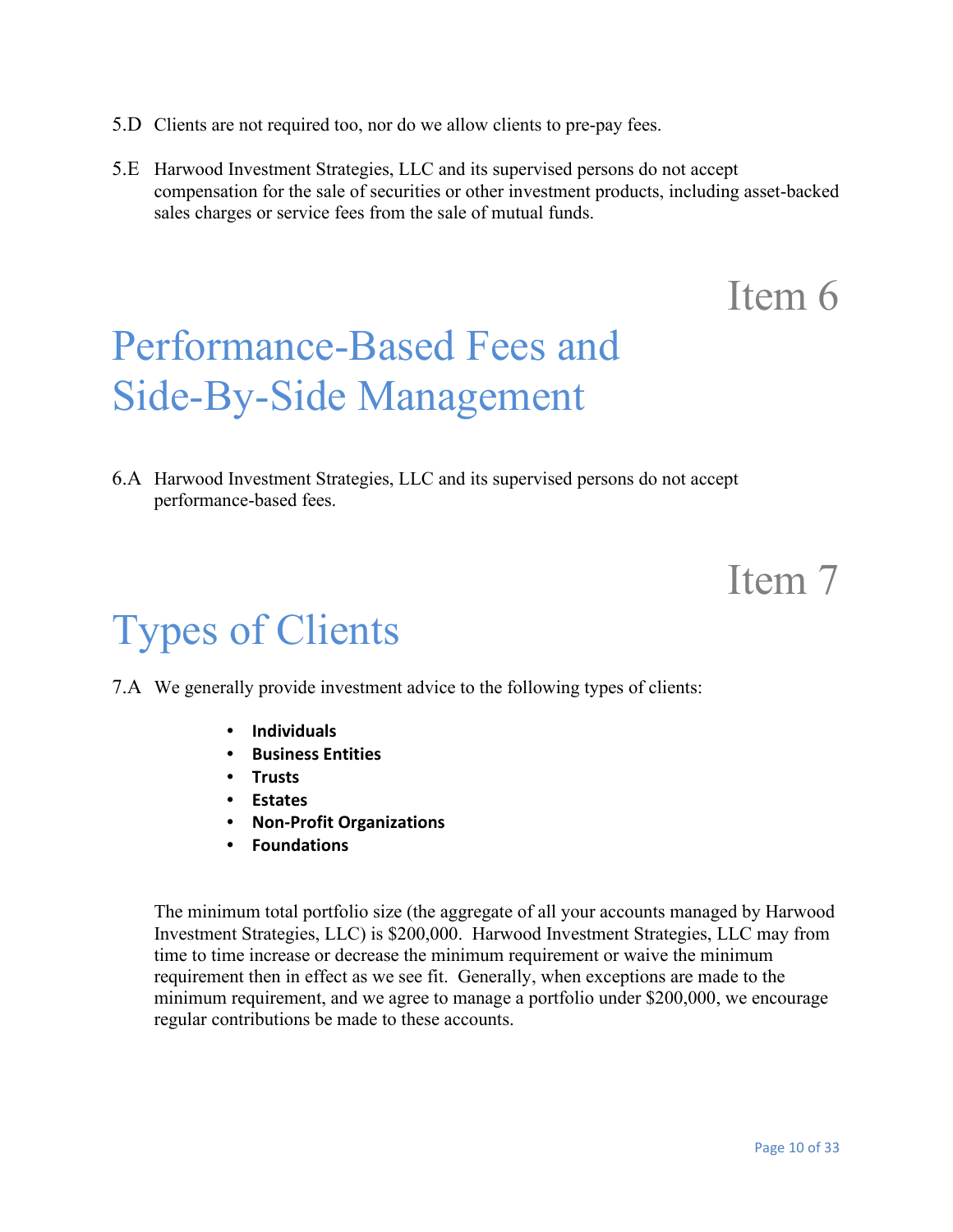# Methods of Analysis, Investment Strategies and Risk of Loss

#### 8.A **METHODS OF ANALYSIS, INVESTMENT STRATEGIES**

We use Fundamental analysis when evaluating securities and other investments. We also use Macro Economic analysis to help inform our broader asset allocation decisions. We gather information used in our evaluation process from the following sources:

- Annual reports, prospectuses and filings with the Securities and Exchange Commission
- Company press releases
- Corporate rating services
- Research materials prepared by others
- **Financial newspapers and magazines**

Our basic investment philosophy is based on fundamental analysis. We also use quantitative measures to supplement our investment decisions and as part of our risk management process. Our goal is to maximize gains, minimize risks, and provide supplemental income for those who need it. In each case, we will make a complete assessment of each client's current financial situation along with such client's future plans and desires. The advice we give and the transactions we make within accounts take into consideration the client's investment time horizon, risk tolerance and the client's desires regarding the appreciation of capital and or the generation of income. It is important for equity investors to not get caught up in the emotion of the market and the *"hype"* of Wall Street. Therefore, we focus on the fundamental merits of individual holdings. When looking for potential equity investments, we focus primarily on individual companies rather than mutual funds or ETFs. Except in smaller accounts where employing the use of ETFs may be more strategic. We generally employ a long-term outlook and search for securities that are fundamentally sound but undervalued or out of favor. Further, we predominately seek investments that are priced below their intrinsic value. In addition, we look for companies with strong management and sizeable investments in their own company stock. Initial investments made of any one stock or bond will generally not exceed five percent (5%) of the total household portfolio, except for U.S. government bonds, bank CD's, exchange traded funds, closed-end investment funds and mutual funds.

Many investors, particularly aging *"baby boomers,"* are more comfortable shifting assets into fixed income investments to minimize risk and maximize cash flow as retirement nears. For those investors, we use investments in the form of corporate bonds, government bonds, agency bonds, certificates of deposit, preferred stocks and/or bond funds. For larger investors who wish to purchase only individual bonds, we try to use a *"ladder approach"*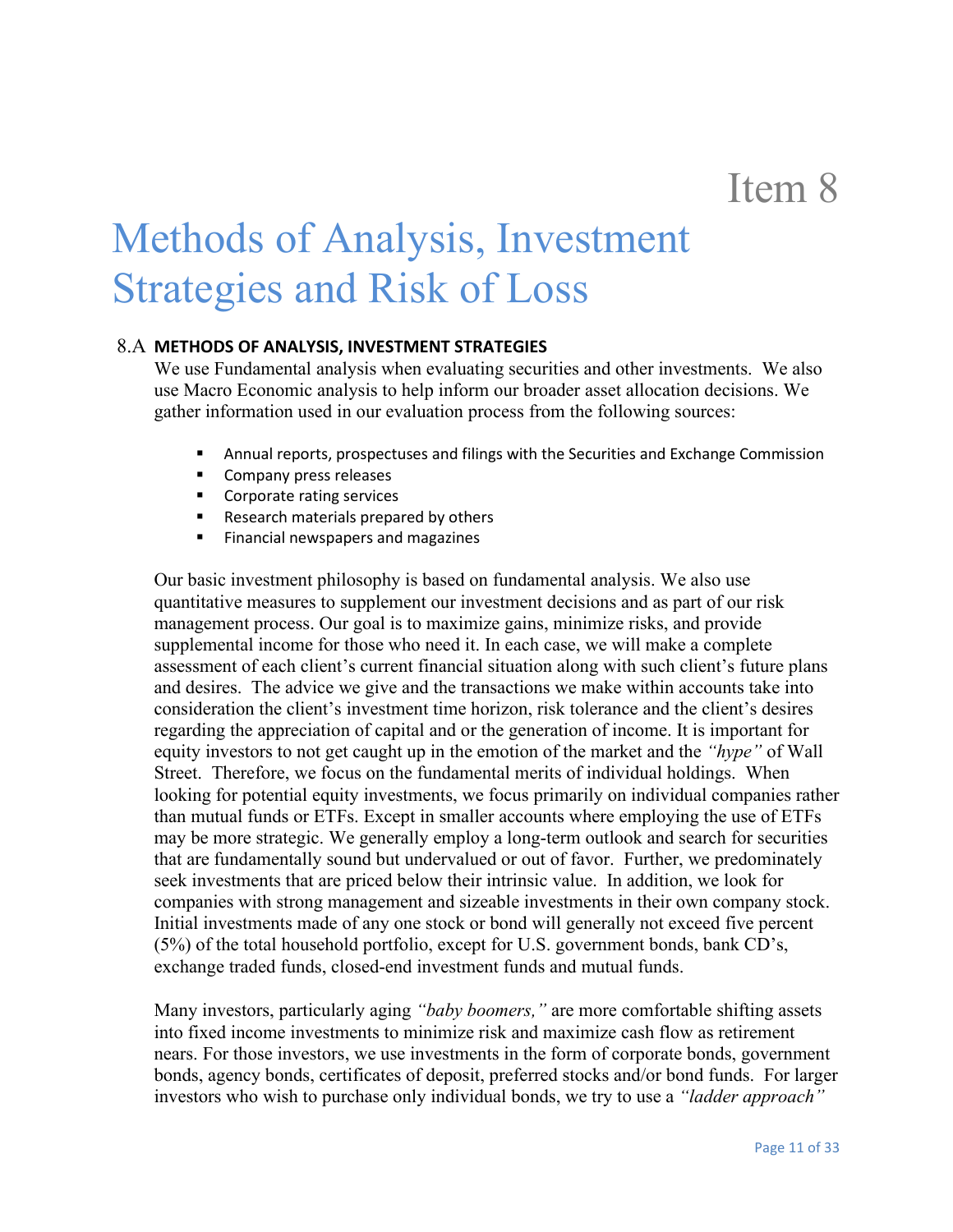to meet the clients' needs for income while trying to maximize the yield curve as much as possible. We try to avoid moving in and out of bonds and other fixed income investments based on short-term price movements and will, as a general rule, attempt to hold fixed income instruments to maturity.

#### **RISK OF LOSS**

Investing involves the risk of loss. It is possible to lose some or all of your principal investment in any of the investments made in your account. This includes any money market mutual fund investments that are made in the account and any investments that are above and beyond the FDIC insurance limits. You should be prepared to bear this risk of loss. Although we strive to increase the value of your account through prudent investing, we cannot promise any specified rate of return, whether positive or negative. The success of our investment strategy depends on our ability to accurately assess the intrinsic value of each investment within reason. There is a possibility that our assessed value is incorrect, never materializes and/or that previously unknown information becomes public causing the market value to change before we are able to adjust our assessed value and act accordingly. Any adverse shocks to the financial system and/or economy by terrorist attack, weather, government action, war, technical malfunction, etc., all have the possibility of causing material loses to the various companies in which we have an economic interest and thus create losses in your account.

You should be aware that investing in bonds also bears risks, such as interest rate risk and credit risk that can cause you to lose some or all of your invested money. Some bonds may also be called, meaning you have the potential risk of reinvesting the money into a lower interest bearing bond.

When using margin or when taking short positions in equities, there is a potential to lose more than your original investment. If you have a margin account or allow us to take short positions in your account, you should be prepared to bear this risk of loss.

Item 9

## Disciplinary Information

#### 9.A, 9.B & 9.C

Harwood Investment Strategies, LLC and its representatives have no past or present litigation, disciplinary or regulatory actions against them.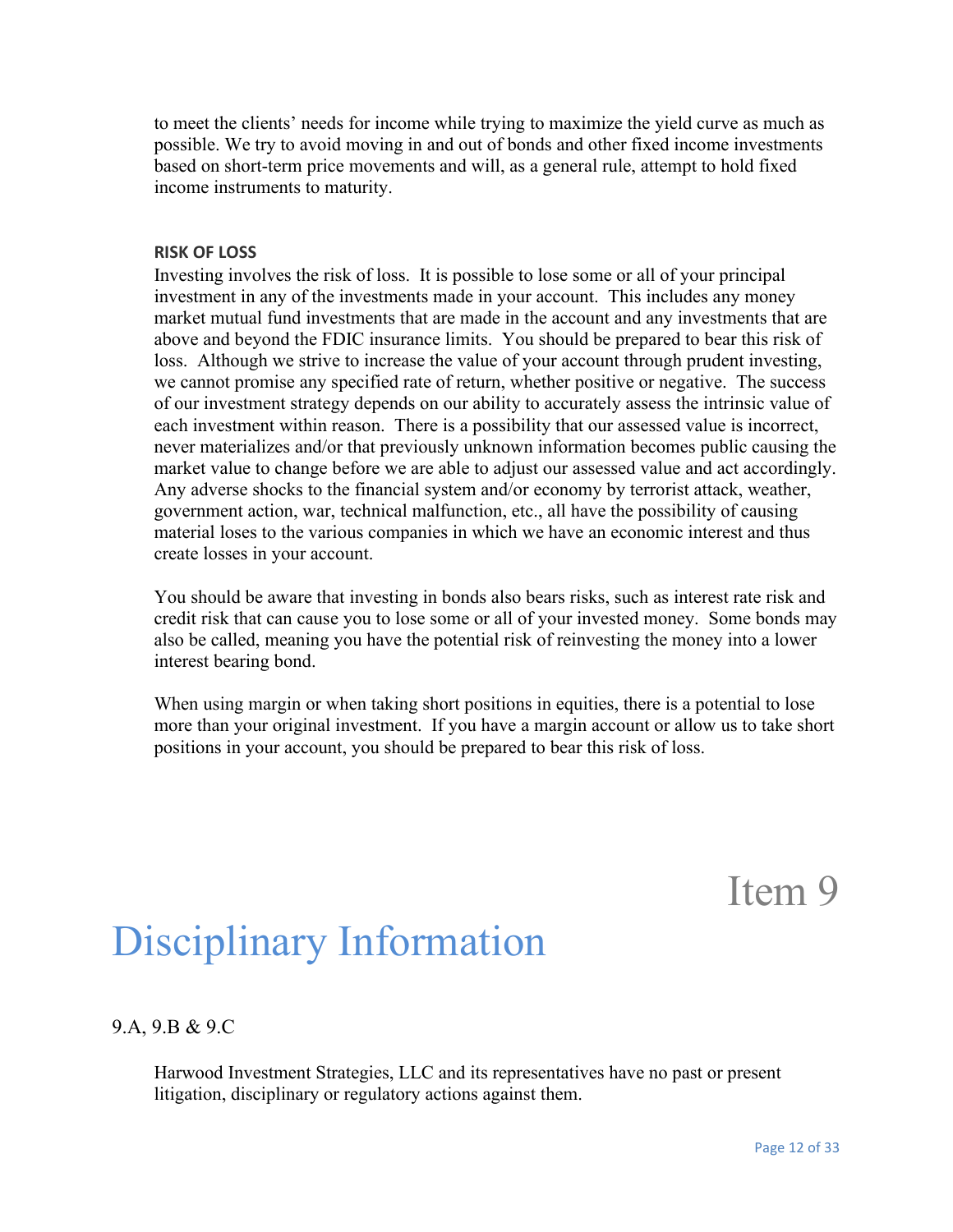# Item 10 Other Financial Industry Activities and **Affiliations**

- 10.A Harwood Investment Strategies, LLC and its management persons are not registered and do not have an application pending to register, as a broker-dealer or a registered representative of a broker-dealer.
- 10.B Harwood Investment Strategies, LLC and its management persons are not registered and do not have an application pending to register, as a futures commission merchant, commodity pool operator, a commodity trading advisor, or an associated person of the foregoing entities.
- 10.C Not applicable.
- 10.D Harwood Investment Strategies, LLC and its representatives do not select or have other business relationships with other investment advisers.

Item 11

# Code of Ethics, Participation or Interest in *Client* Transactions and Personal Trading

- 11.A We will provide a copy of our code of ethics to any *client* or prospective *client* upon request.
- 11.B Not applicable.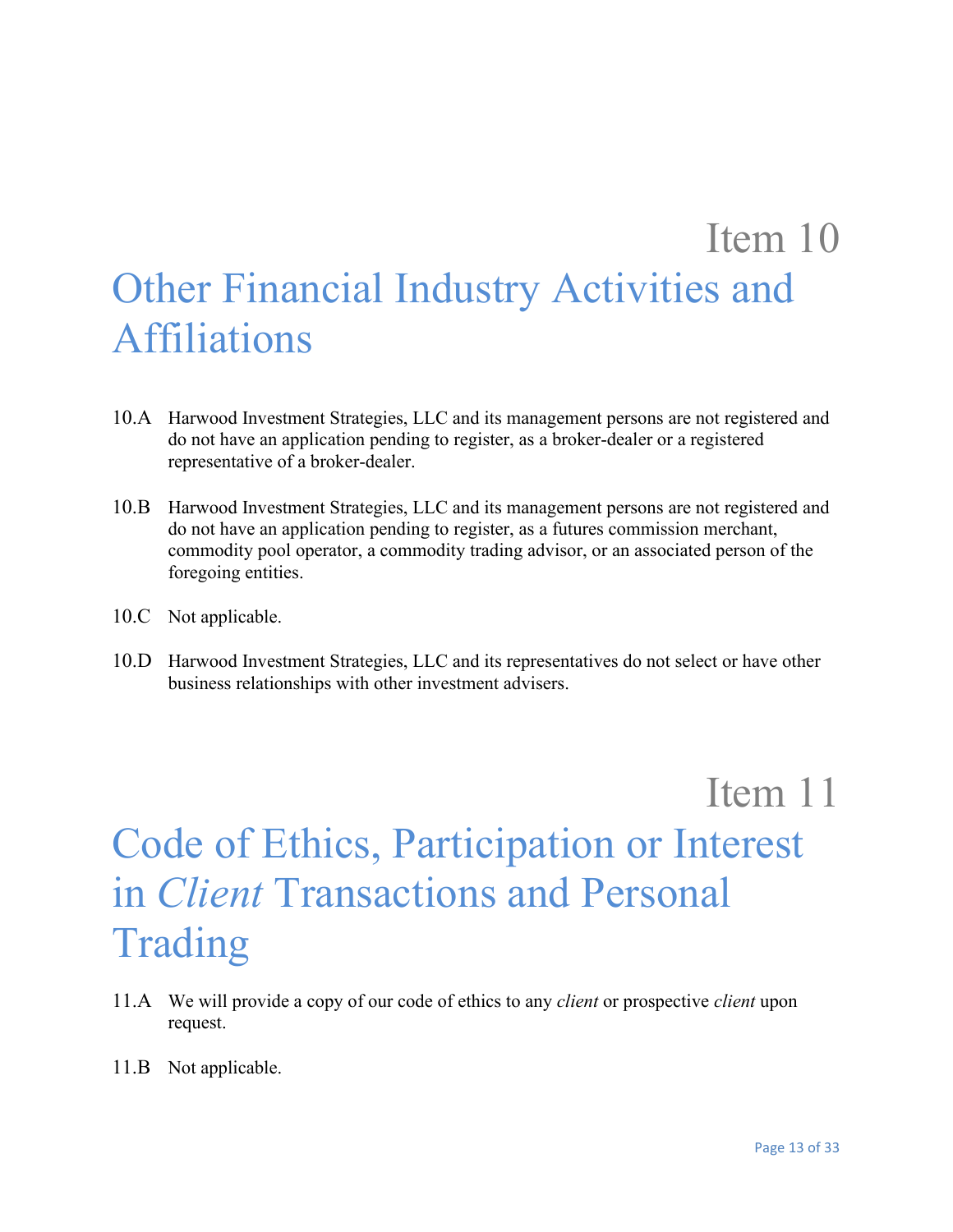#### 11.C & D

Harwood Investment Strategies, LLC, its employees, representatives and/or members, may from time to time, purchase or sell for their own benefit the same securities or other investments that are being recommended to purchase or sell by the firm to its clients. At no time will the Advisor place its own interest ahead of its client's interest. The advisor will also maintain copies of the personal transactions of itself and its employees for clients' inspections.

In making the decisions as to which securities are to be bought or sold and the amounts thereof, the Advisor will adhere to any investment objectives and guideline established by the client (in consultation with the Advisor, where appropriate). Investment objectives and guidelines will typically relate to matters such as the type of return the client expects (e.g., income, capital appreciation or both), the desired rate of return, the degree of risk which the client is willing to assume, and the types of securities which the Client wishes to include or exclude from its portfolio.

Investment decisions for clients will be made with a view to achieving their respective investment objectives after consideration of factors such as their current holdings, availability of cash for investments and the size of their investments generally.

In some cases, a particular investment may be bought or sold for one or more but fewer than all Clients or may be bought or sold in different amounts and at different times for more than one but fewer than all clients. Similarly, a particular investment may be bought for one or more clients when such investment is being sold for one or more other clients. In cases where the discretionary account broker will permit, the advisor will seek but does not expect to be obligated to bunch orders for the purchase or sale of the same security for client accounts where the advisor deems this to be appropriate, in the best interests of the client's accounts and consistent with applicable regulatory requirements. When a bunch order is filled in its entirety, each participating client account will participate at the average share price for the bunch order on the same business day and transaction costs will be charged to the client based on each client's commission arrangements with their broker dealer. When a bunched order is only partially filled, the securities purchased will be allocated to accounts in such manner as the advisor deems equitable, and each account participating in the bunched order will participate at the average share price for the bunched order on the same business day.

Item 12

## Brokerage Practices

#### 12.A **THE CUSTODIAN AND BROKERS WE USE**

Harwood Investment Strategies, LLC does not maintain actual custody of your assets that we manage, although under government regulations we may be deemed to have custody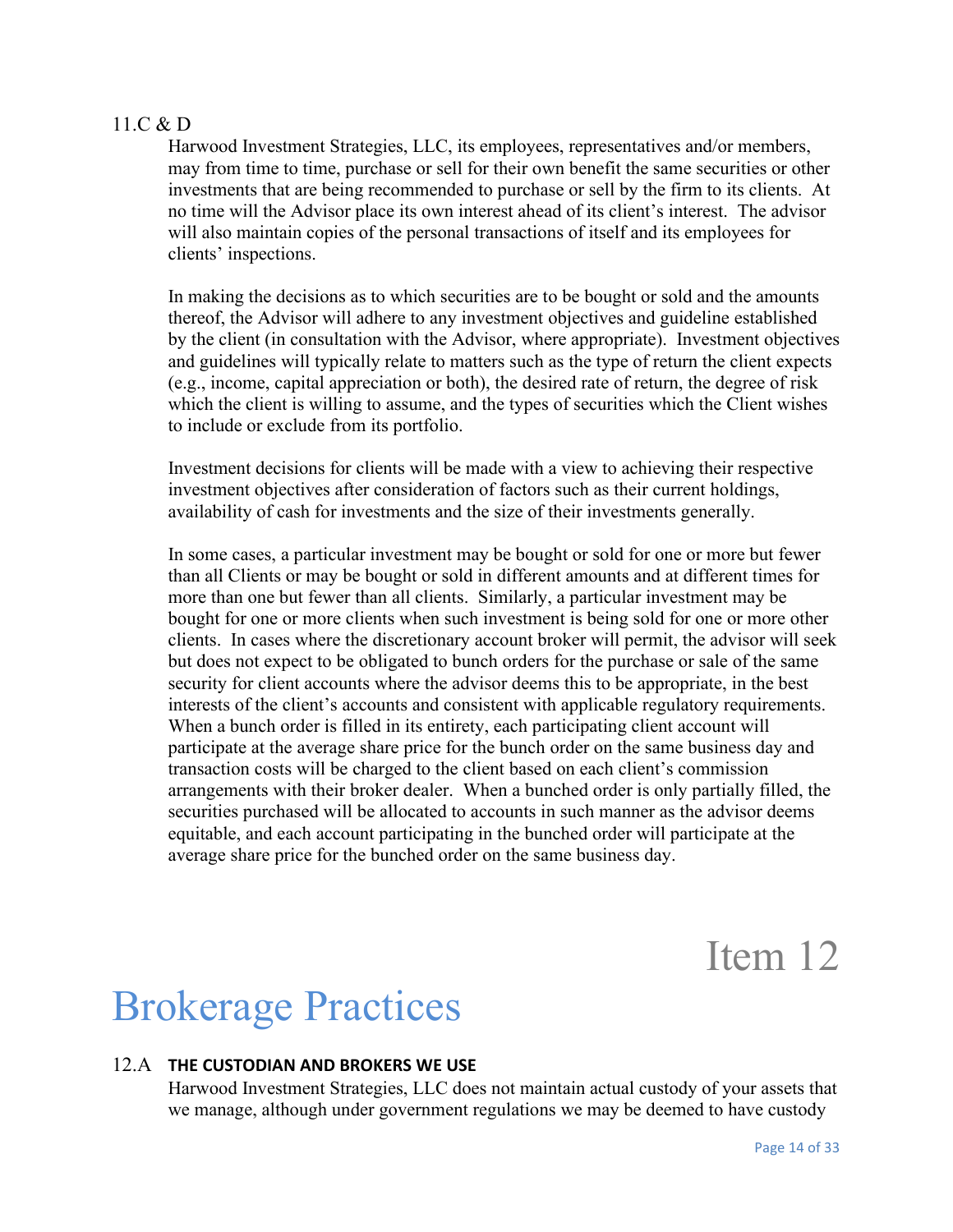of your assets if you give us authority to withdraw assets from your account (see *Item 15 – Custody*, below). Your assets must be maintained in an account at a "qualified custodian," generally a broker-dealer or bank. We require our clients seeking discretionary or non-discretionary investment management services over their account(s) to have or open an account with Charles Schwab & Co., Inc. (Schwab), a registered broker-dealer, member SIPC, as the qualified custodian. **Note that Harwood Investment Strategies, LLC is independently owned and operated and is not affiliated with Schwab**. Schwab will hold your assets in a brokerage account and buy and sell securities when we, or you, instruct them to do so. While we require that you use Schwab as custodian/broker, you will decide whether to do so and will open your account with Schwab by entering into an account agreement directly with them. We do not open the account for you, although we will assist you in doing so. In this regard, you must decide that you are comfortable with Harwood Investment Strategies, LLC and Charles Schwab & Co., Inc. Not all advisors require their clients to use a particular broker-dealer or other custodian selected by the advisor. We feel Schwab currently offers the best overall value to our clients and to our firm for the research, brokerage services and client service provided. We regularly evaluate custodians/brokers and maintain the right to make changes to our required custodian(s)/broker(s).

In addition, Harwood Investment Strategies, LLC (including its representatives) may from time to time recommend other custodians/brokers (to those seeking general financial consulting services) on the basis of reasonableness of commissions, dependability, safety, reputation and compatibility with the client. In the case when you select a custodian/broker other than Schwab, we cannot ensure best execution. In all instances, we will not receive compensation or share in any commissions with any custodian/broker.

#### **HOW WE SELECT BROKERS/CUSTODIANS**

We seek to recommend and use a custodian/broker who will hold your assets and execute transactions on terms that are, overall, most advantageous when compared to other available providers and their services. We consider a wide range of factors, including, among others:

- **▪ Reputation, financial strength and stability**
- **▪ Quality of services**
- **▪ Competitiveness of the price of those services (commission rates, margin interest rates, other fees, etc.) and willingness to negotiate the prices**
- **▪ Combination of transaction execution services and asset custody services (generally without a separate fee for custody)**
- **▪ Capability to execute, clear and settle trades (buy and sell securities for your account)**
- **▪ Capability to facilitate transfers and payments to and from accounts (wire transfers, check requests, bill payment, etc.)**
- **▪ Breadth of available investment products (stocks, bonds, mutual funds, exchangetraded funds [ETFs], etc.)**
- **▪ Prior service to us and our other clients**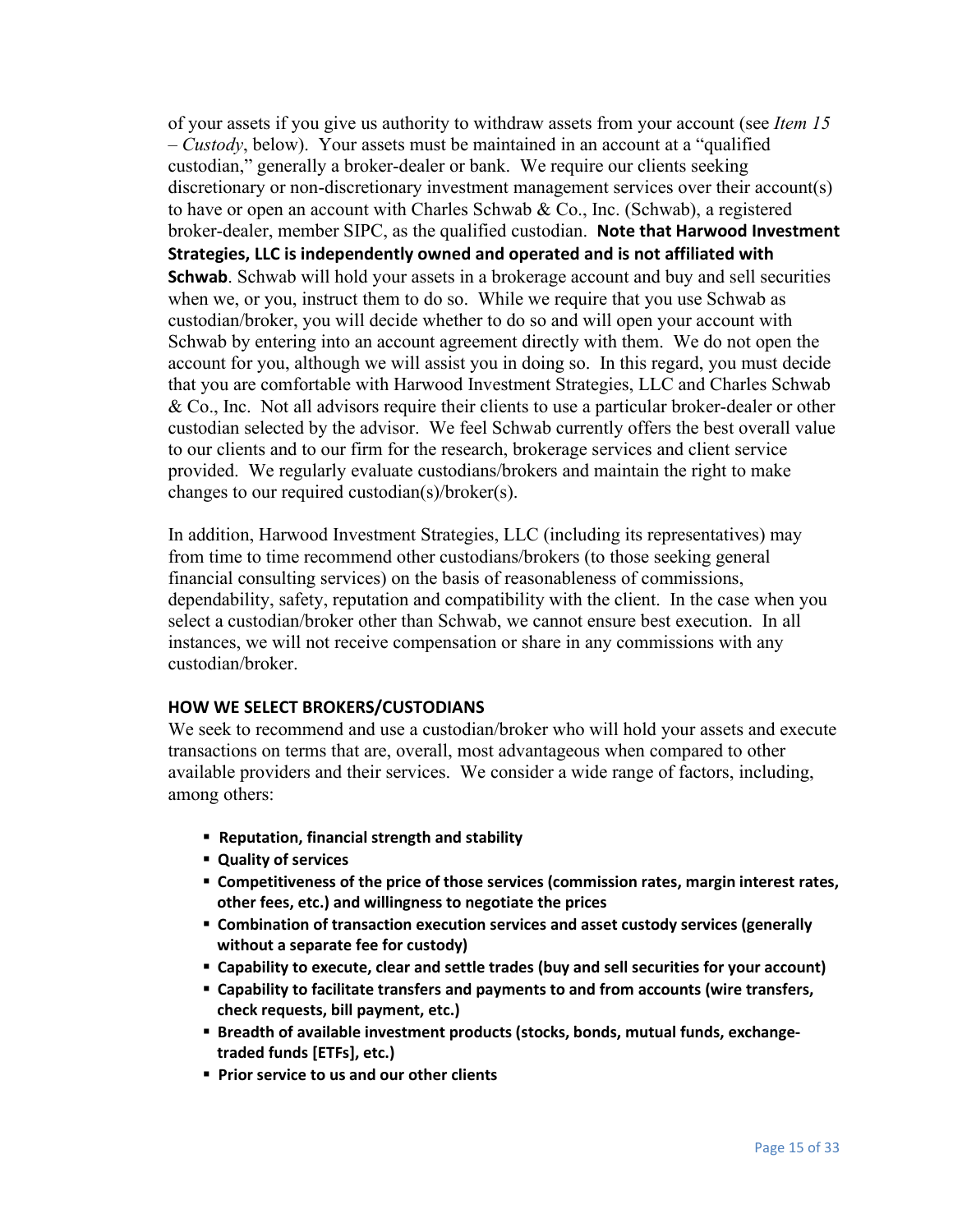#### 1. **Research and Other Soft Dollar Benefits.**

#### **PRODUCTS AND SERVICES AVAILABLE TO US FROM SCHWAB**

Schwab Advisor Services (formally called Schwab Institutional) is Schwab's business serving independent investment advisory firms like us. They provide us and our clients with access to its institutional brokerage-trading, custody, reporting, and related services - many of which are not typically available to Schwab retail customers. Schwab also makes available various support services. Those services aid in investment decision-making, trade execution and administering our clients' accounts. Schwab's support services generally are available on an unsolicited basis (we don't have to request them) and at no charge to us. Below is a more detailed description of Schwab's services:

Schwab's institutional brokerage services include access to a broad range of investment products, execution of securities transactions, and custody of client assets. The investment products available through Schwab include some to which we might not otherwise have access or that would require a significantly higher minimum initial investment by our clients. Schwab also makes available to us other products and services. These products and services assist us in managing (including aiding in investment decision making) and administration of all our clients' accounts. They include investment research, both Schwab's own and that of third parties. In addition to investment research, Schwab also makes available software and other technology that:

- **Facilitate trade execution and allocate aggregated trade orders for multiple client accounts**
- **Provide pricing and other market data**
- **Facilitate payment of our fees from our clients' accounts**

#### **OUR INTEREST IN SCHWAB'S SERVICES**

The availability of these services from Schwab benefits us because we do not have to produce or purchase them. We do not have to pay for Schwab's services nor are they contingent upon us committing any specific amount of business to Schwab in trading commissions or assets in custody. We believe that our selection of Schwab as custodian and broker is in the best interests of our clients. Our selection is primarily supported by the scope, quality, and price of Schwab's services (see "How We Select Brokers/Custodians").

#### 2. **Brokerage for Client Referrals.**

We do not receive client referrals from Schwab or any other broker-dealer. The possible receipt of future client referrals is not a consideration in selecting or recommending broker-dealers.

#### 3. **Directed Brokerage.**

We do not direct brokerage transactions through any particular broker-dealers other than the broker-dealer specified in each client's account agreement with their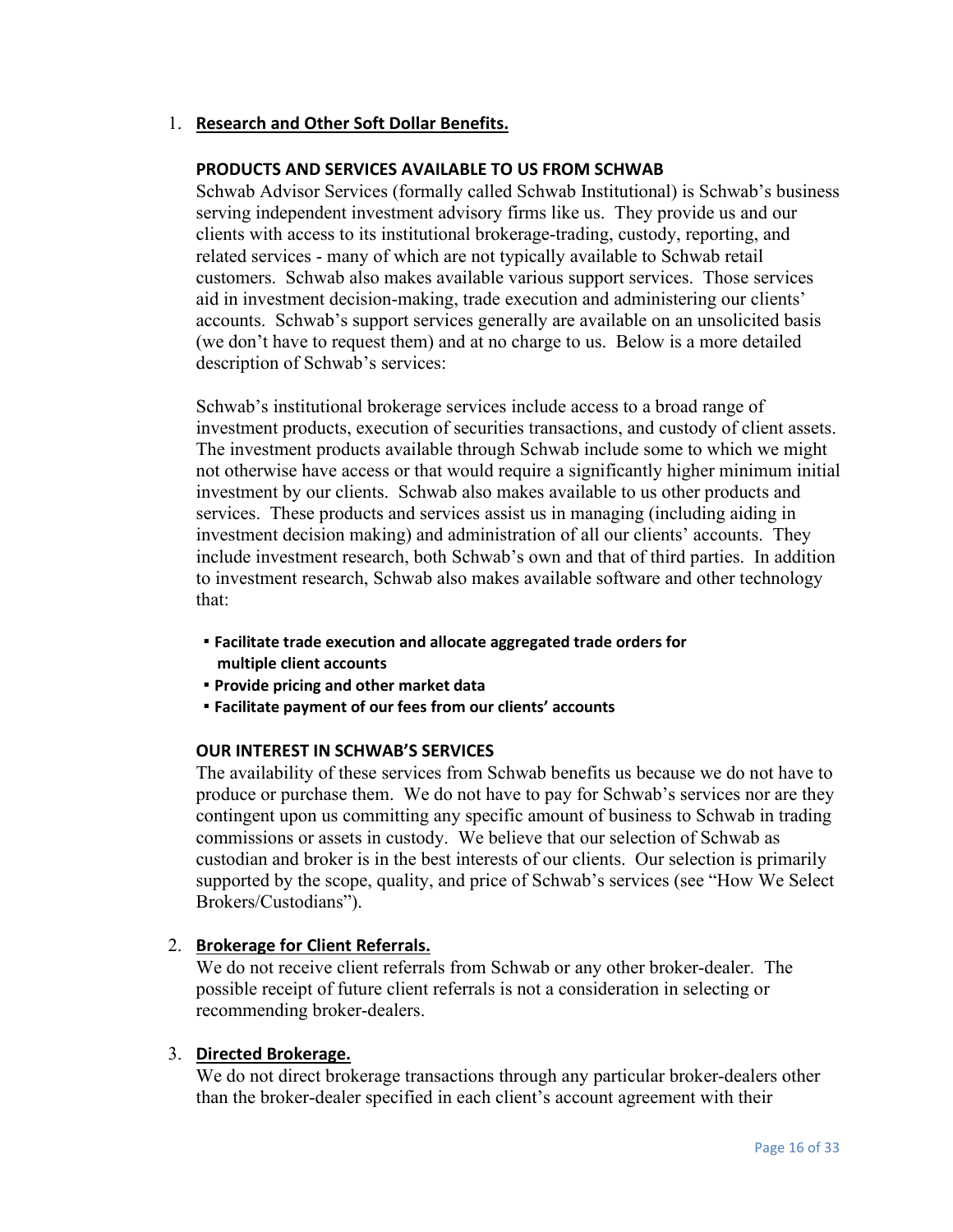respective *qualified custodian (see 12.A).* However, we do require our clients have or open an account at Charles Schwab & Co., Inc. Therefore, if clients do not instruct us to direct brokerage to another broker-dealer, their transactions will be executed pursuant to their account agreement with Charles Schwab & Co., Inc. Please see 'How We Select Brokers/Custodians' at the beginning of section 12.A for more information.

Clients *are* permitted to direct brokerage within the limits of their account agreement they have entered into with their qualified custodian. If a client chooses to direct brokerage transactions, we may be unable to achieve most favorable execution of his/her transactions. This may cost the client more money. For example, in a directed brokerage account, the client may pay higher brokerage commissions and/or may receive less favorable prices because we may not be able to aggregate/bunch orders.

12.B In cases where the discretionary account broker (Schwab) will permit, the advisor will seek but does not expect to be obligated to bunch orders for the purchase or sale of the same security for client accounts where the advisor deems this to be appropriate, in the best interests of the client's accounts and consistent with applicable regulatory requirements. When a bunch order is filled in its entirety, each participating client account will participate at the average share price for the bunch order on the same business day and transaction costs will be charged to the client based on each client's commission arrangements with their broker dealer. When a bunched order is only partially filled, the securities purchased will be allocated to accounts in such manner as the advisor deems equitable, and each account participating in the bunched order will participate at the average share price for the bunched order on the same business day.

### Item 13

## Review of Accounts

- 13.A We will be tracking investments of accounts daily and doing performance reviews at minimum on a quarterly basis. All reviews will be performed by Edwin T. Harwood, the Manager. The calendar will be the initiating factor for reviews.
- 13.B We are available by phone, video conference, or in person as needed if you should request a review of your account or financial plan.
- 13.C Each quarter you will receive a printed quarterly invoice for advisory fees, a printed quarterly account statement and a printed quarterly review of your account performance from Harwood Investment Strategies, LLC.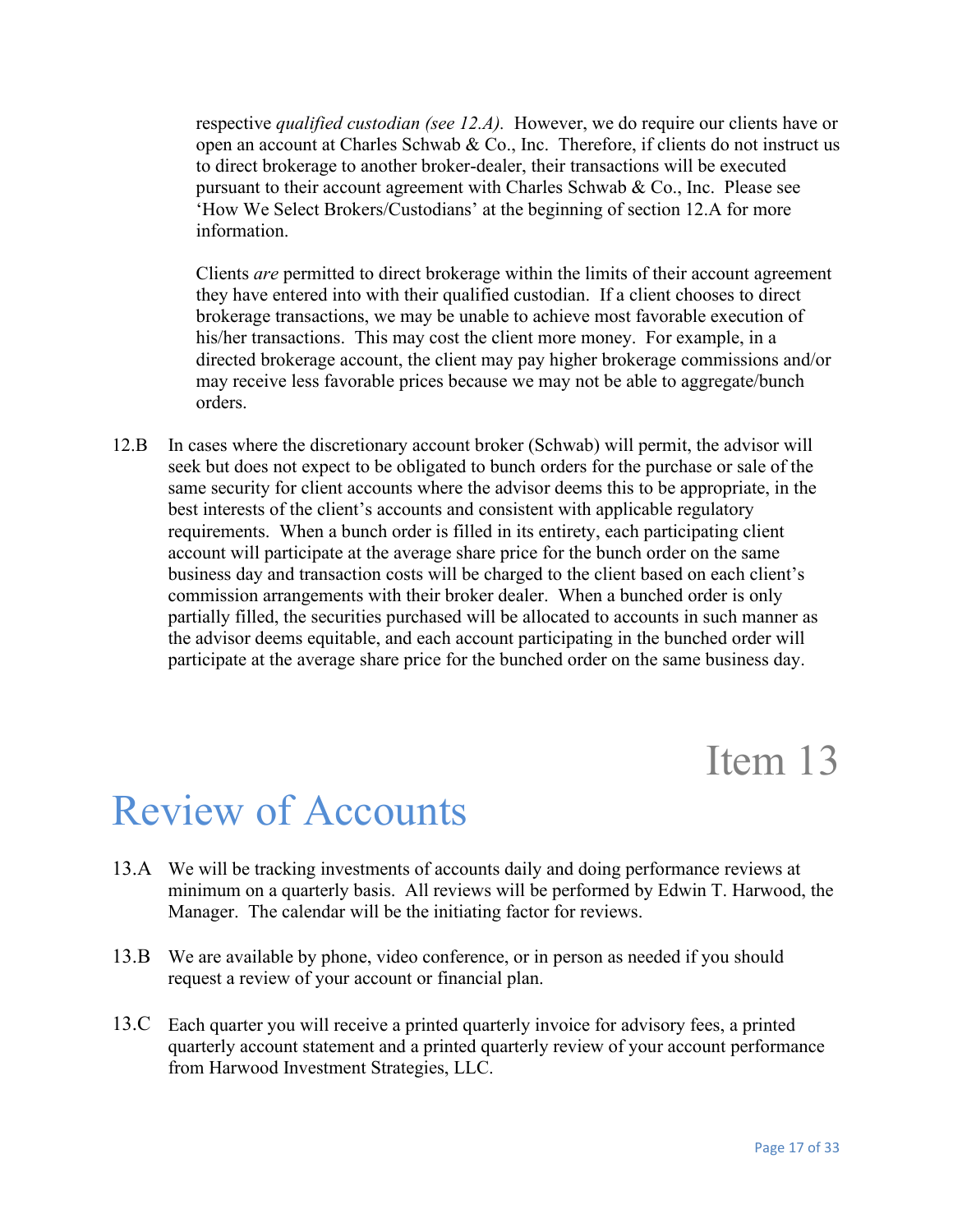Charles Schwab & Co. will provide you with confirmations of all transactions within your account, monthly account statements and at minimum, a quarterly statement indicating all amounts disbursed from the account including, separately, the amount of advisory fees paid. The reports you receive from Charles Schwab & Co. will be printed or electronic and depend on your account agreement with them.

## Item 14 *Client* Referrals and Other Compensation

- 14.A We do not receive an economic benefit from anyone who is not a client for providing investment advice or other advisory services to our clients.
- 14.B Harwood Investment Strategies, LLC (including any of its related persons) does not compensate anyone who is not a supervised person for client referrals. However, employees of Harwood Investment Strategies, LLC functioning in the role of Outside Business Development Specialist are compensated based on business they generate for the firm. The role of the Outside Business Development Specialist is to grow our client roster and help manage those relationships as the firm continues to grow. The role's compensation is based on a percentage of revenue earned from the firm's management fees attributable to the clients whom the Outside Business Development Specialist was responsible for bringing to the firm. Please note, there are no increases or additional fees to the client. Client management fees remain subject to the fee schedule reflected in Item 5 of this brochure.

### Item 15

### *Custody*

Harwood Investment Strategies, LLC and its representatives do not have actual custody of your funds or assets. However, under government regulations, we are deemed to have custody of your assets when, for example, you authorize us to instruct Schwab to deduct our advisory fees directly from your account. Such fees will be deducted directly from your custodial account with your written authorization (see *Item 5 – Fees & Compensation* above). Schwab maintains actual custody of your assets. You will receive account statements directly from Schwab at least quarterly. They will be sent to the email or postal mailing address you provided to Schwab. You should carefully review those statements promptly when you receive them. We also urge you to compare Schwab's account statements to the quarterly account statements you will receive from us.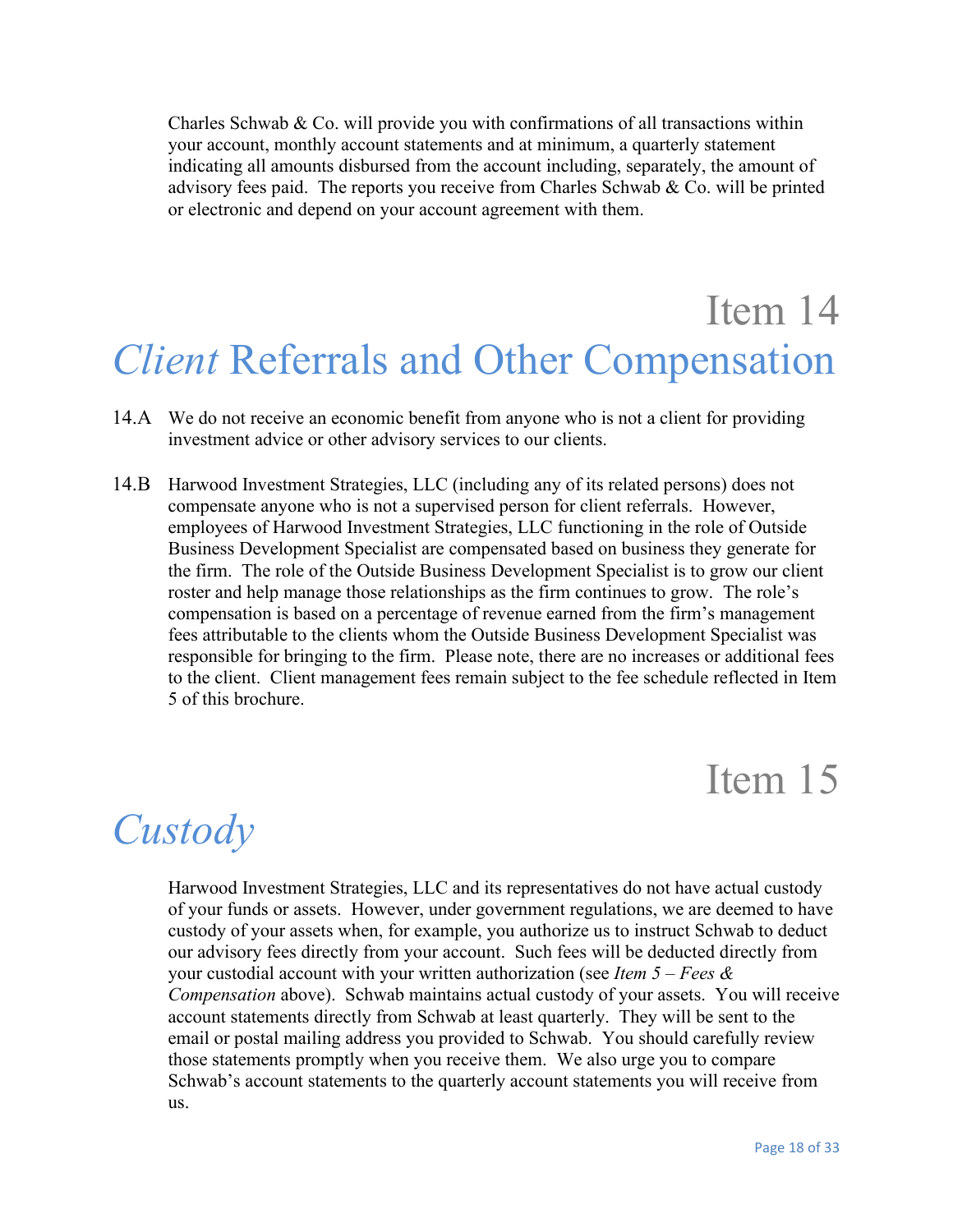### Investment Discretion

Harwood Investment Strategies manages both discretionary and non-discretionary accounts. For the discretionary accounts, Harwood Investment Strategies will be given authority to determine the securities (and the amount of such securities) being bought and sold. In no case will Harwood Investment Strategies, LLC be able to change the broker to be used because in each case the client must have a brokerage account in the client's name with a broker-dealer (see *Discretionary Management* under *Item 4 – Advisory Business* for the procedures followed to assume discretionary authority). The brokerdealer with custody of a particular client's account will execute all trades for such client account. At no time will Harwood Investment Strategies, LLC or its representatives have custody over any of the client's funds except for the deduction of fees from the client's account upon prior written authorization granted to the appropriate custodian (see *Item 5 – Fees & Compensation* above).

## Item 17

# Voting *Client* Securities

17.A Harwood Investment Strategies, LLC will assume voting responsibility for all client accounts where explicitly noted in the client's Advisory Agreement. Harwood Investment Strategies, LLC generally casts votes for all shares for which it has voting authority, and therefore has adopted and implemented Proxy Voting Policies and Procedures.

As an investment advisor exercising voting authority over a client's account, Harwood Investment Strategies, LLC has a fiduciary duty to vote all proxies and corporate actions in our client's best interest and in a timely manner. In light of our fiduciary duties, and given the complexity of the issues that may be raised in connection with proxy votes, Harwood Investment Strategies has retained the services of Institutional Shareholder Services ("ISS") to analyze proxy issues, make vote recommendations on those issues,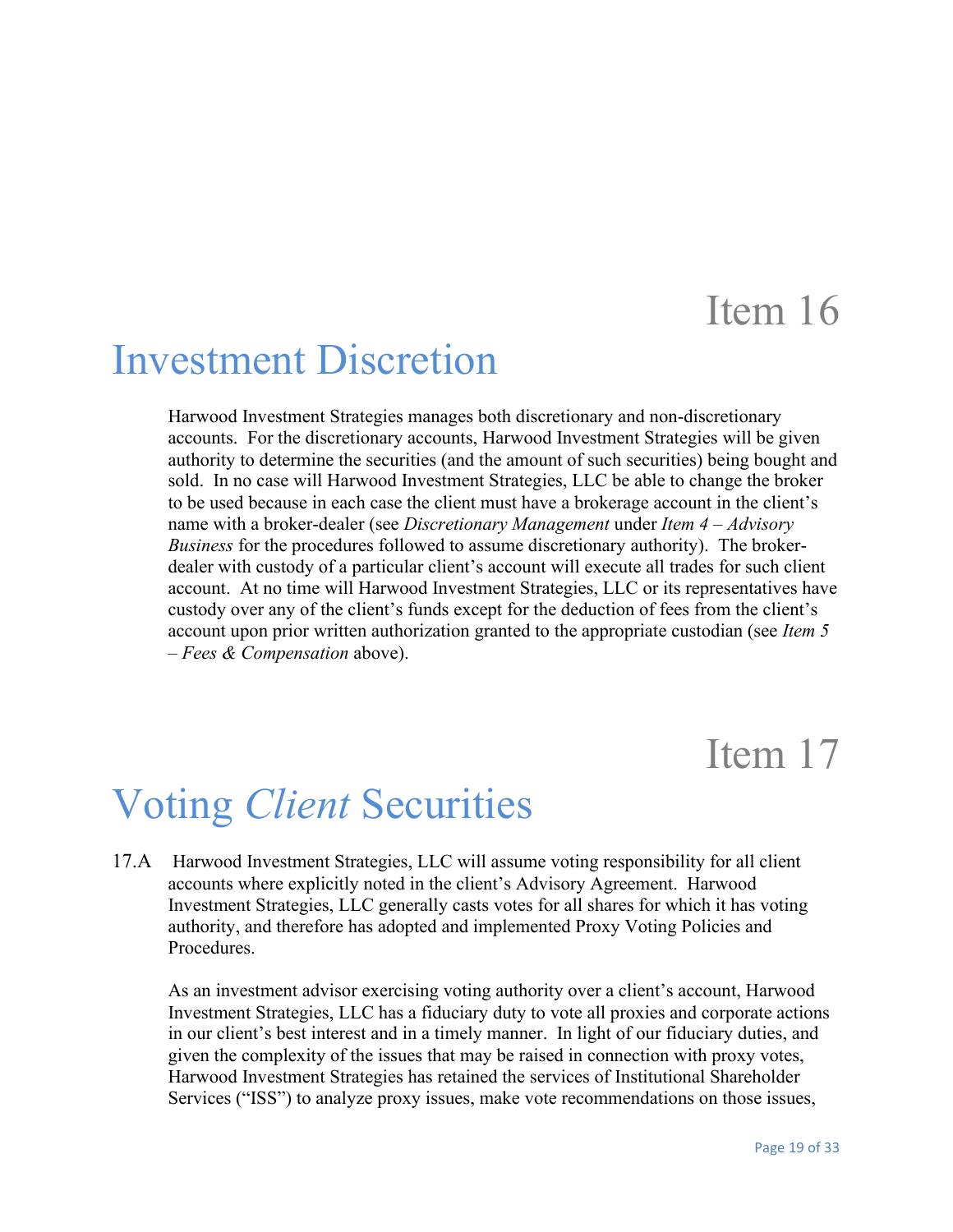provide vote execution, reporting, and recordkeeping. Harwood Investment Strategies votes all proxies based on ISS's United States Proxy Voting Guidelines – Benchmark Policy Recommendations ("ISS Benchmark Policy") subject to any exception set forth in our Proxy Voting Policy and Procedures or otherwise determined by management to be in the best interests of our clients. These guidelines and our proxy policies and procedures are reviewed at least annually. The services provided to Harwood Investment Strategies through ISS include timely delivery of meeting and record date information; proxy analysis through an electronic web-based vote execution platform; and detailed recordkeeping needs of Harwood Investment Strategies' proxy voting function.

We have currently identified no conflicts of interest between our client interests and our own within our proxy voting process or related to ISS. In the event the Chief Compliance officer determines that an issue raises a potential material conflict of interest, depending on the facts and circumstances, the issue will be addressed as follows:

- 1. If the matter relates to a topic that is discussed in the ISS Benchmark Policy, the proposal will be voted as per the Policy, provided no portfolio manager objects to that vote.
- 2. If the matter relates to a topic not discussed in the ISS Benchmark Policy, the portfolio manager and Chief Compliance Officer will jointly decide on the action taken in regard to the proposal with detailed notes supporting that decision.

Our complete written proxy voting policy and procedures are available upon request. In addition, our complete proxy voting record is available to our clients only. If clients have any questions or if they would like to review either of these documents, they can do so by contacting the firm directly.

17.B If a client chooses not to authorize Harwood Investment Strategies, LLC retain proxy voting authority, Client's will receive their proxies or other solicitations directly from their custodian and/or a transfer agent. Client's retaining voting authority will be responsible for voting proxies and corporate actions related to securities held in their accounts. If client's have questions about a particular solicitation, they can contact us by phone or email.

Item 18

## Financial Information

18.A Harwood Investment Strategies, LLC does not require, solicit or accept prepayment of fees.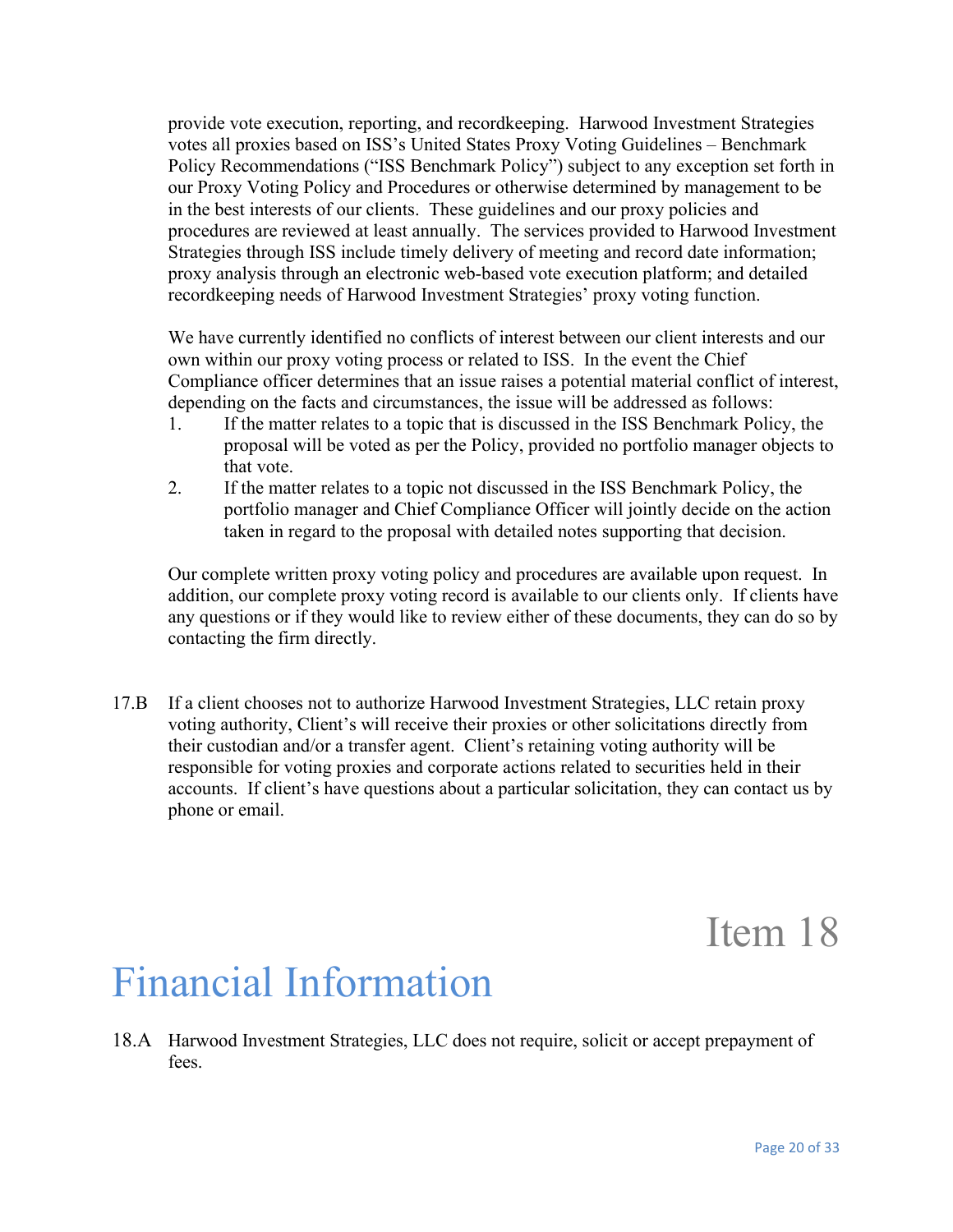- 18.B There is no financial condition that is reasonably likely to impair our ability to meet contractual commitments to clients.
- 18.C Harwood Investment Strategies, LLC and its representatives have *NOT* been the subject of a bankruptcy petition at any time during the past ten years.

## Item 19 Requirements for State-Registered Advisers

19.A Edwin T. Harwood (Eddie) is a Member and the Manager of Harwood Investment Strategies, LLC. He received a Bachelor of Arts degree in Economics and Political Science from the University of Michigan in 2006. Mr. Harwood joined Harwood Investment Strategies in 2008. Prior to working for Harwood Investment Strategies, LLC, he worked as an Account Executive for Fisher Investment's Private Client Group. Prior to that work experience, he worked as a Compliance Officer Intern at Raymond James.

Anthony J. Harwood (Tony) is a Member of Harwood Investment Strategies, LLC. He graduated from Michigan State University in 2008 with a Bachelor of Arts degree with a major in Finance. Anthony joined Harwood Investment Strategies in February 2017. From 2008 until January 2017 Anthony worked for HCR-ManorCare. He held several positions over the years starting as an Accountant, then a Budget and Plan Analyst and most recently as Divisional Director of Operations Support.

- 19.B Harwood Investment Strategies, LLC is not actively engaged in any other business other than providing investment advice and investment management services. Any representative of Harwood Investment Strategies, LLC who is engaged in other business activities will disclose such activities in their Part 2B Item 4.
- 19.C Harwood Investment Strategies, LLC and its supervised persons are not compensated for advisory services with performance-based compensation.
- 19.D See Item 9 of Part 2A.
- 19.E Harwood Investment Strategies, LLC and its management persons have no relationship or arrangement with any issuer of securities.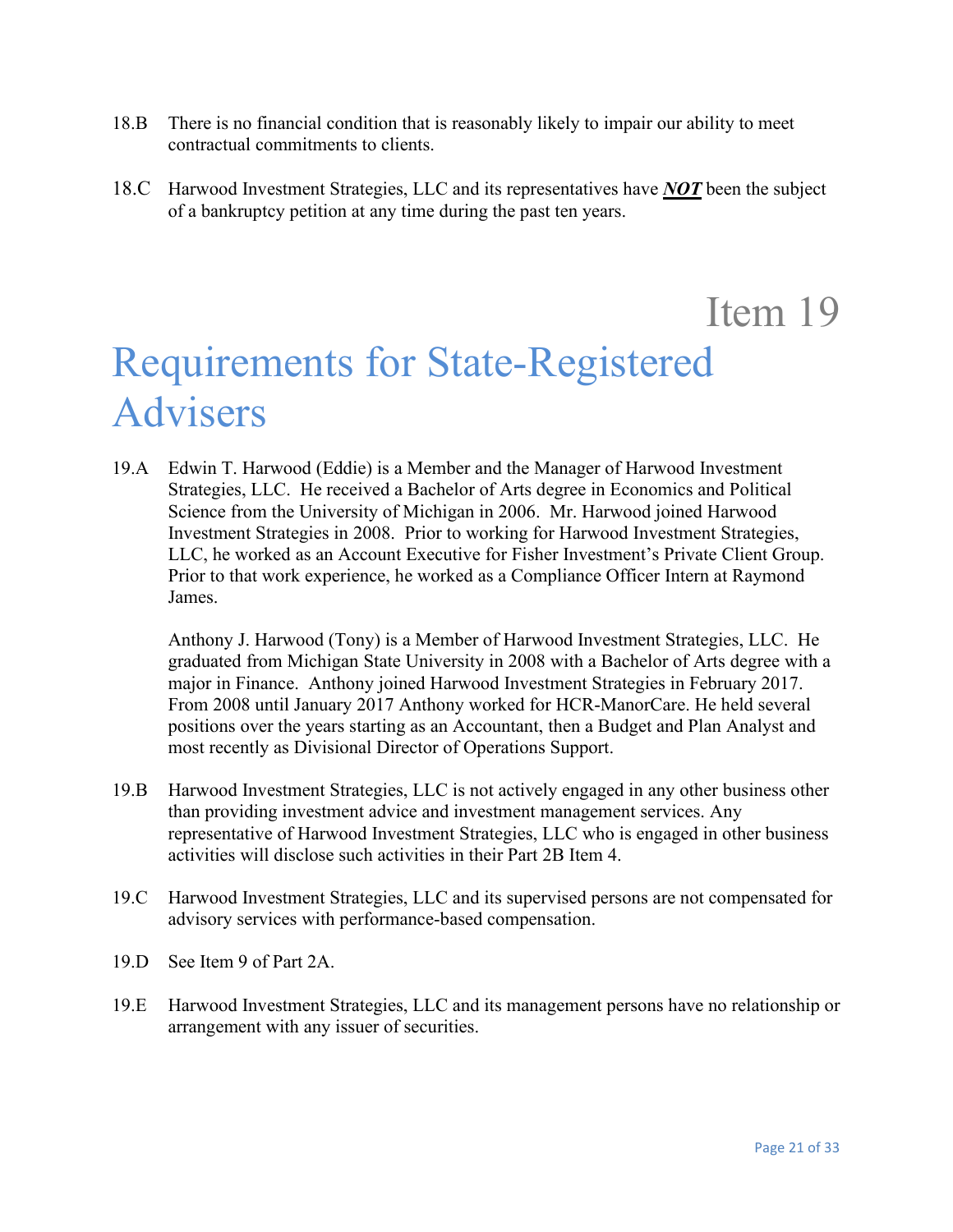## *Form ADV Part 2B: Brochure Supplement*

#### **Supervised Person: Edwin T. Harwood**

*Harwood Investment Strategies, LLC 214 E. Elm Ave., Ste. 104 Monroe, MI 48162 734-242-2408 [www.harwoodinvestments.com](http://www.harwoodinvestments.com/)*

Dated November 22, 2016

This brochure supplement provides information about Edwin T. Harwood that supplements the Harwood Investment Strategies, LLC brochure. You should have received a copy of that brochure. Please contact Harwood Investment Strategies, LLC if you did not receive Harwood Investment Strategies' brochure or if you have any questions about the contents of this supplement.

Additional information about Edwin T. Harwood is available on the SEC's website at [www.adviserinfo.sec.gov](http://www.adviserinfo.sec.gov/)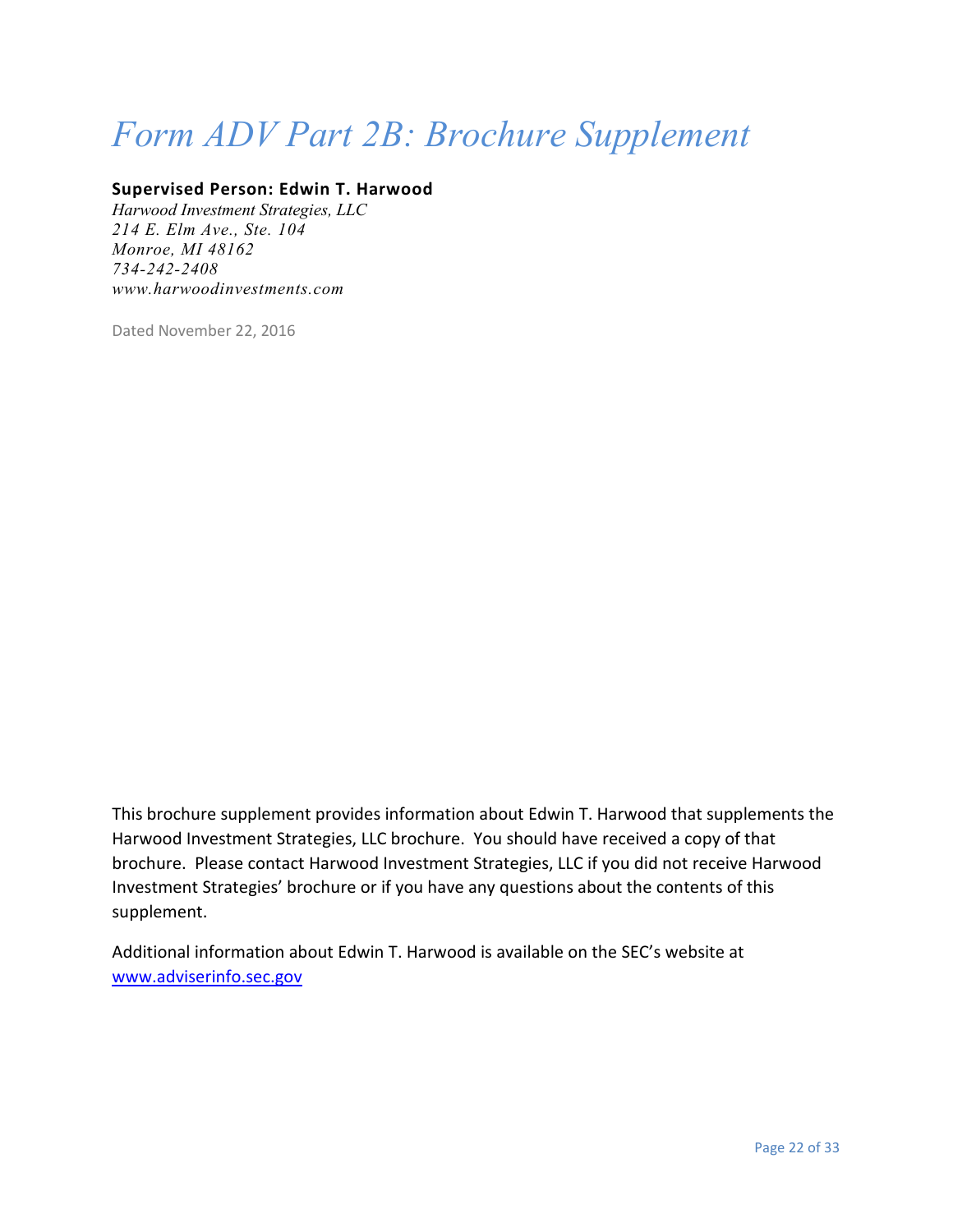# Education Background and Business **Experience**

2.A Edwin T. Harwood (Eddie) is a Member and the Manager of Harwood Investment Strategies, LLC. Edwin was born March 10, 1984. He received a Bachelor of Arts degree in Economics and Political Science from the University of Michigan in 2006. Edwin joined Harwood Investment Strategies in 2008. Prior to working for Harwood Investment Strategies, he worked as an Account Executive for Fisher Investments' Private Client Group. Prior to working for Fisher Investments, Edwin worked as a Compliance Officer Intern at Raymond James.

### Item 3

## Disciplinary Information

#### 3.A, 3.B, 3.C, 3.D

Edwin T. Harwood has no past or present legal or disciplinary events material to a client's or prospective client's evaluation of the supervised person.

### Item 4

### Other Business Activities

4.A Edwin T. Harwood is not actively engaged in any other investment-related business or occupation, including being registered, or has an application pending to register, as a broker-dealer, registered representative of a broker-dealer, futures commission merchant ("FCM"), commodity pool operator ("CPO"), commodity trading advisor ("CTA"), or an associated person of an FCM, CPO, or CTA.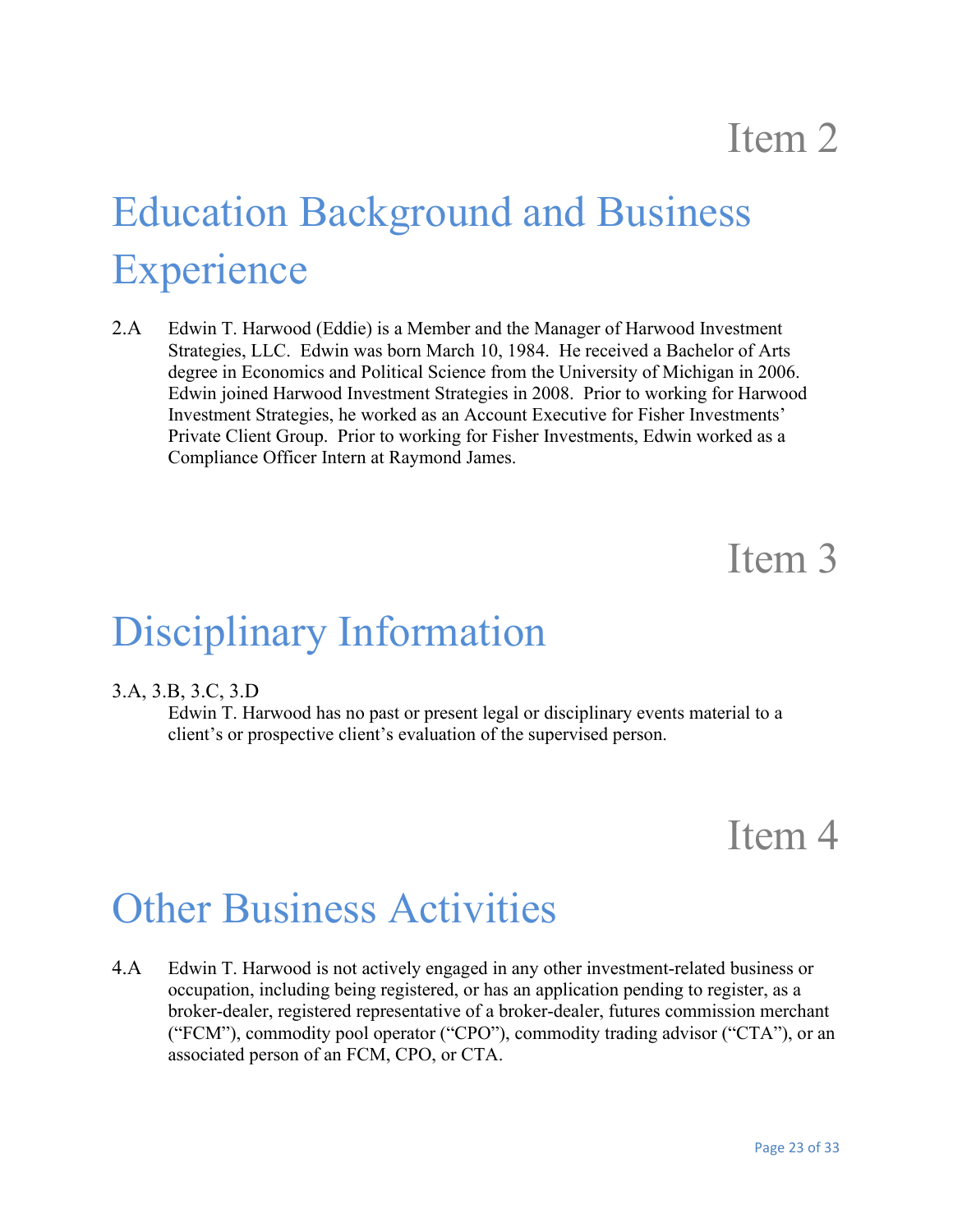4.B Edwin T. Harwood is not actively engaged in any business or occupation for compensation not discussed in response to Item 4.A

## Item 5

# Additional Compensation

Edwin T. Harwood is not provided an economic benefit for providing advisory services to someone who is not a client.

### Item 6

## Supervision

Edwin T. Harwood is the acting Chief Compliance Officer. As part of our policies and procedures we review client accounts regularly to make sure they are being managed in alignment with the client's stated objectives. Reviews are held with clients at least annually to make sure there are no changes to their financial situation and to make sure the account is being managed to their satisfaction.

Edwin T. Harwood Member, Manager 734-242-2408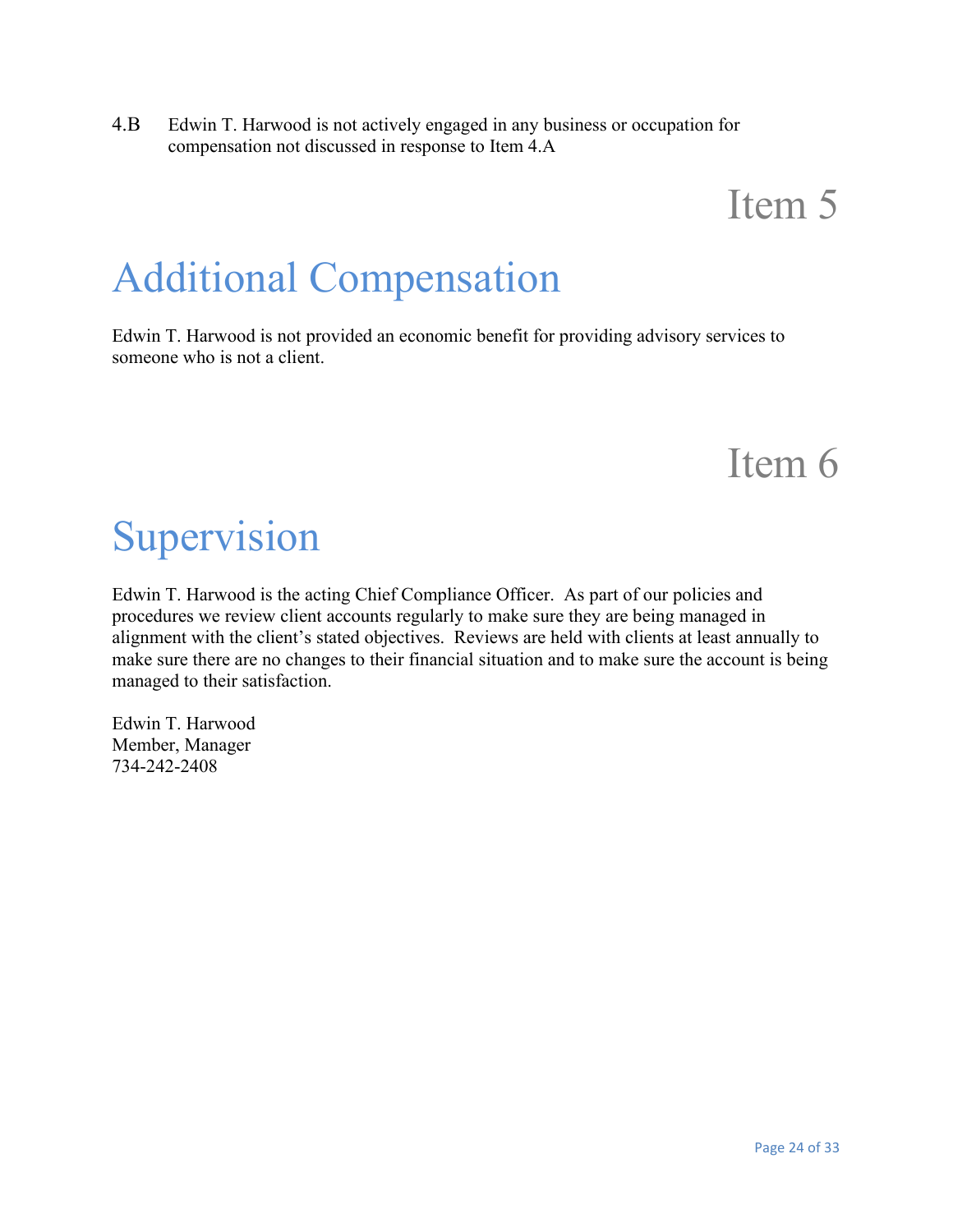# Requirements for State-Registered Advisers

- 7.A Edwin T. Harwood has *NOT* been involved in any of the following events:
	- 1. An award or otherwise being found liable in an arbitration claim alleging damages in excess of \$2,500 involving any of the following:
		- (a) an investment or an investment-related business or activity;
		- (b) fraud, false statement(s), or omissions;
		- (c) theft, embezzlement, or other wrongful taking of property;
		- (d) bribery, forgery, counterfeiting, or extortion; or
		- (e) dishonest, unfair, or unethical practices.
	- 2. An award or otherwise being found liable in a civil, self-regulatory organization, or administrative proceeding involving any of the following:
		- (a) an investment or an investment-related business or activity;
		- (b) fraud, false statement(s), or omissions;
		- (c) theft, embezzlement, or other wrongful taking of property;
		- (d) bribery, forgery, counterfeiting, or extortion; or
		- (e) dishonest, unfair, or unethical practices.
- 7.B Edwin T. Harwood has *NOT* been the subject of a bankruptcy petition.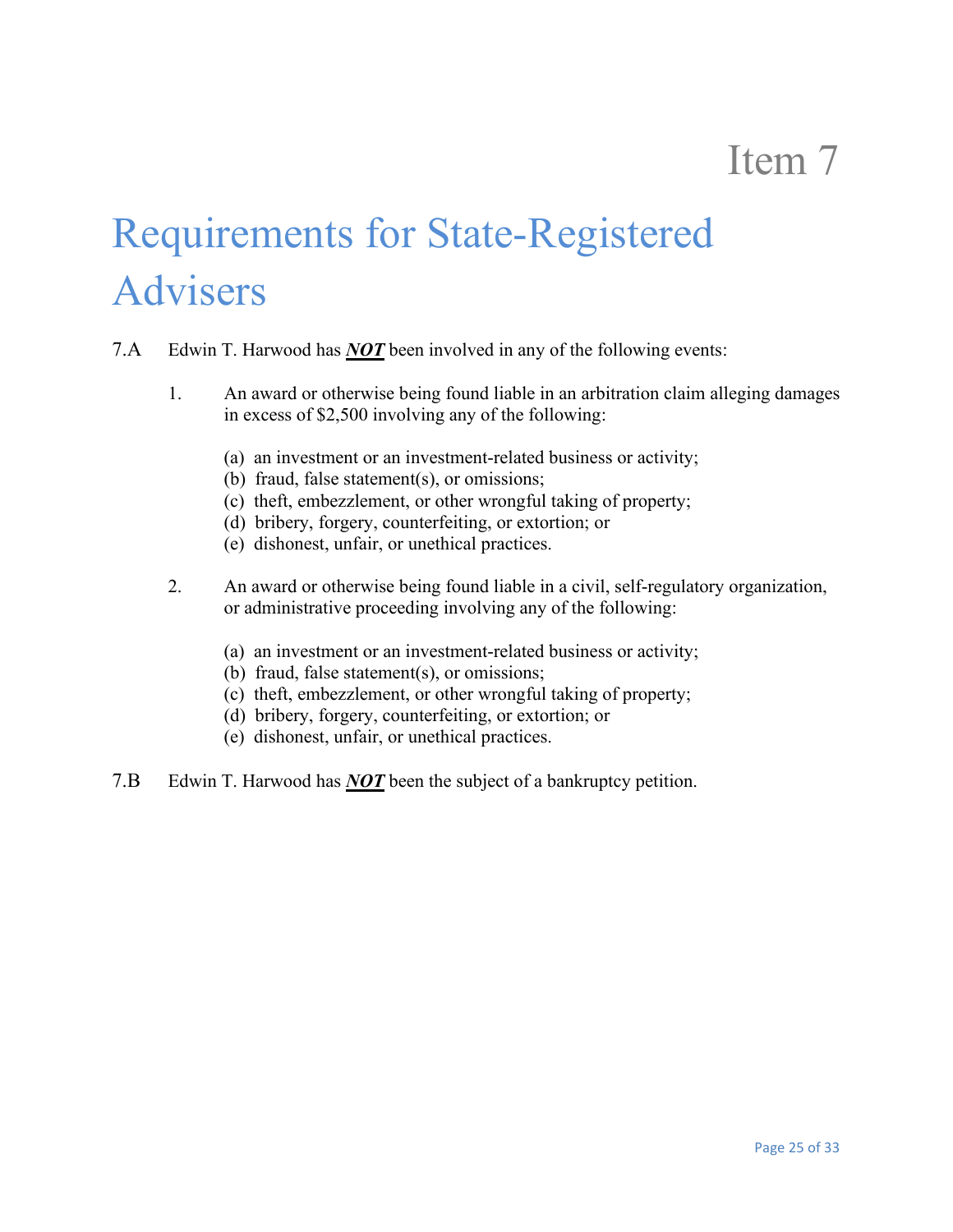## Form ADV Part 2B: Brochure Supplement

#### **Supervised Person: Anthony J. Harwood**

*Harwood Investment Strategies, LLC 214 E. Elm Ave., Ste. 104 Monroe, MI 48162 734-242-2408 [www.harwoodinvestments.com](http://www.harwoodinvestments.com/)*

Dated September 15, 2017

This brochure supplement provides information about Anthony J. Harwood that supplements the Harwood Investment Strategies, LLC brochure. You should have received a copy of that brochure. Please contact Harwood Investment Strategies, LLC if you did not receive Harwood Investment Strategies' brochure or if you have any questions about the contents of this supplement.

Additional information about Anthony J. Harwood is available on the SEC's website at [www.adviserinfo.sec.gov](http://www.adviserinfo.sec.gov/)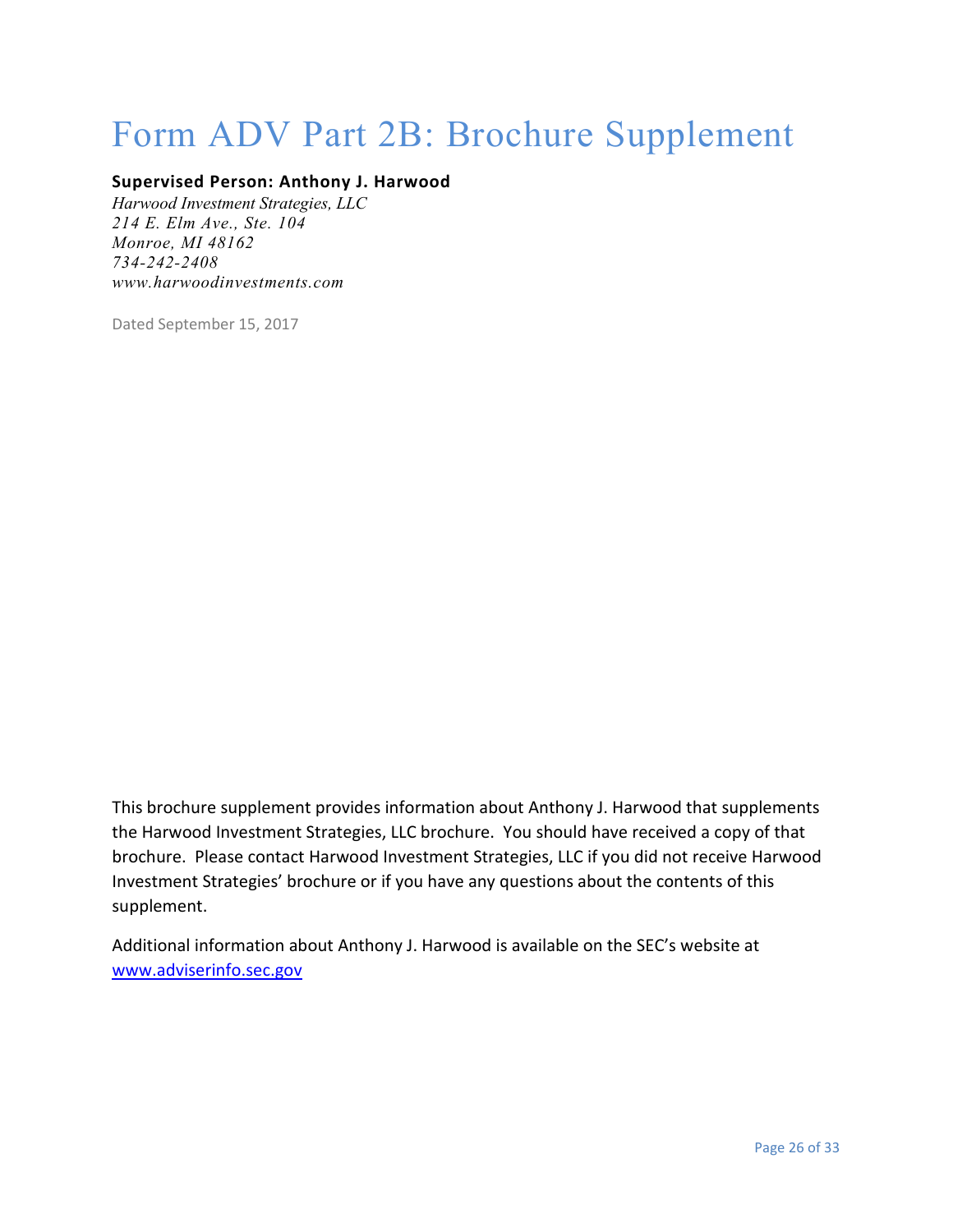# Education Background and Business **Experience**

2.A Anthony J. Harwood (Tony) is a Member and representative of Harwood Investment Strategies, LLC. Anthony was born May 2, 1986. Anthony graduated from Michigan State University in 2008 with a Bachelor of Arts Degree with a major in Finance. Immediately after graduating from MSU, Anthony joined HCR-ManorCare as an Accountant. After three years, Anthony transitioned into the Budget and Plan Analyst role. In 2013, Anthony was promoted to the role of Divisional Director of Operations Support where he worked until January 2017. In February 2017, Anthony joined Harwood Investment Strategies as a Member of the firm.

### Item 3

### Disciplinary Information

#### 3.A, 3.B, 3.C, 3.D

Anthony J. Harwood has no past or present legal or disciplinary events material to a client's or prospective client's evaluation of the supervised person.

### Item 4

### Other Business Activities

4.A Anthony J. Harwood is not actively engaged in any other investment-related business or occupation, including being registered, or has an application pending to register, as a broker-dealer, registered representative of a broker-dealer, futures commission merchant ("FCM"), commodity pool operator ("CPO"), commodity trading advisor ("CTA"), or an associated person of an FCM, CPO, or CTA.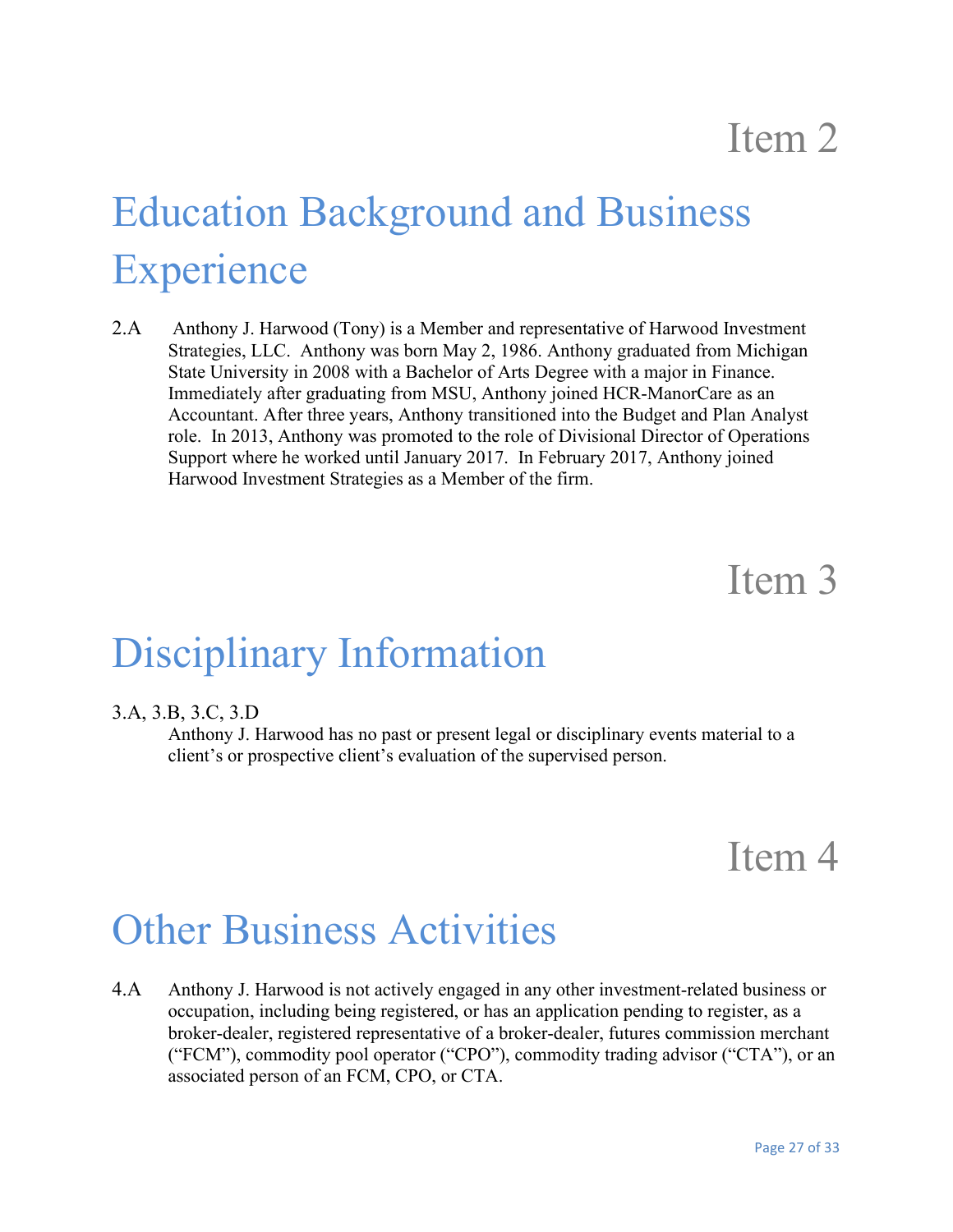4.B Anthony J. Harwood is not actively engaged in any business or occupation for compensation not discussed in response to Item 4.A

## Item 5

# Additional Compensation

Anthony J. Harwood is not provided an economic benefit for providing advisory services to someone who is not a client.

### Item 6

# Supervision

Edwin T. Harwood is the acting Chief Compliance Officer. As part of our policies and procedures we review client accounts regularly to make sure they are being managed in alignment with the client's stated objectives. Reviews are held with clients at least annually to make sure there are no changes to their financial situation and to make sure the account is being managed to their satisfaction.

Edwin T. Harwood Member, Manager 734-242-2408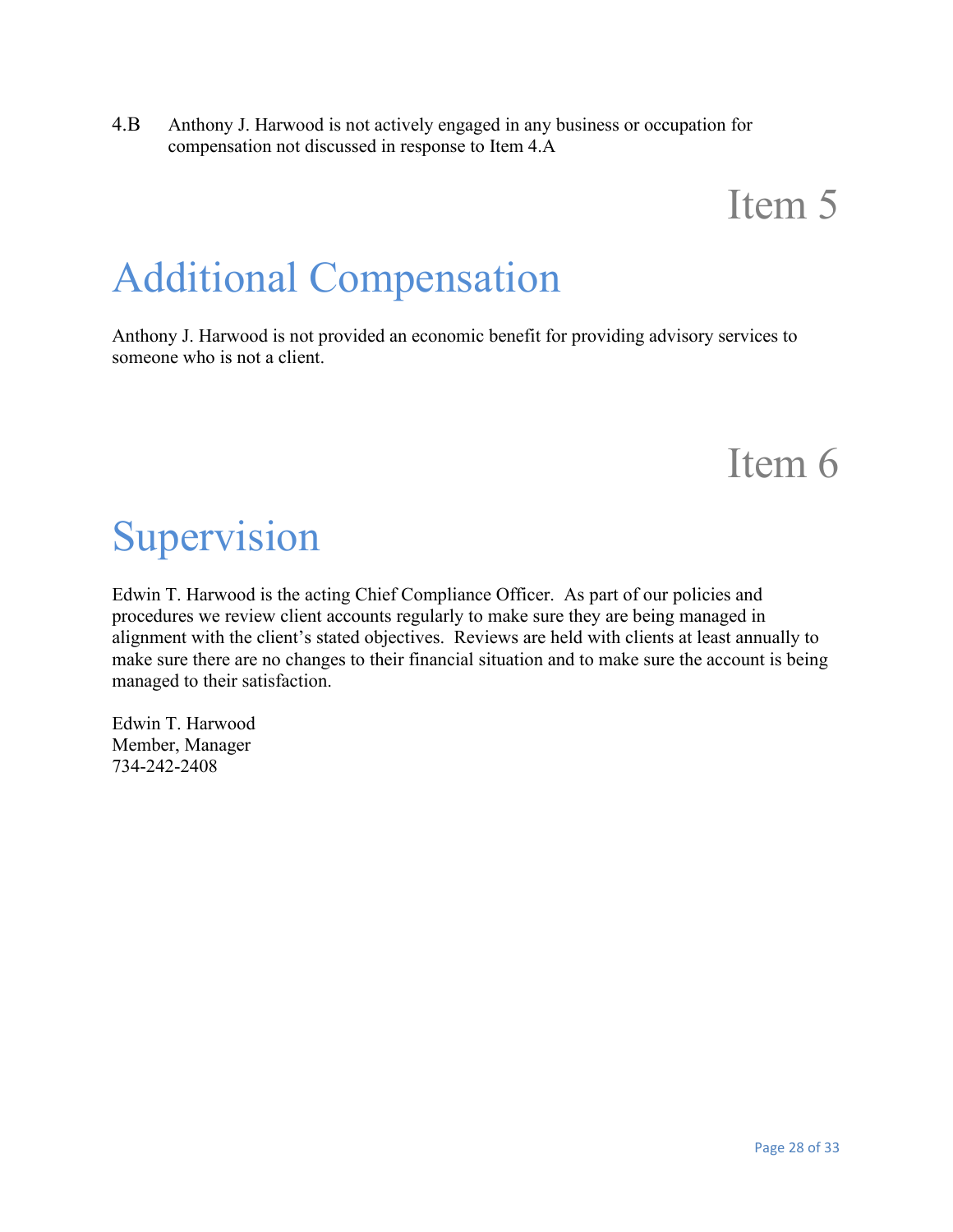# Requirements for State-Registered Advisers

- 7.A Anthony J. Harwood has *NOT* been involved in any of the following events:
	- 1. An award or otherwise being found liable in an arbitration claim alleging damages in excess of \$2,500 involving any of the following:
		- (a) an investment or an investment-related business or activity;
		- (b) fraud, false statement(s), or omissions;
		- (c) theft, embezzlement, or other wrongful taking of property;
		- (d) bribery, forgery, counterfeiting, or extortion; or
		- (e) dishonest, unfair, or unethical practices.
	- 2. An award or otherwise being found liable in a civil, self-regulatory organization, or administrative proceeding involving any of the following:
		- (a) an investment or an investment-related business or activity;
		- (b) fraud, false statement(s), or omissions;
		- (c) theft, embezzlement, or other wrongful taking of property;
		- (d) bribery, forgery, counterfeiting, or extortion; or
		- (e) dishonest, unfair, or unethical practices.
- 7.B Anthony J. Harwood has *NOT* been the subject of a bankruptcy petition.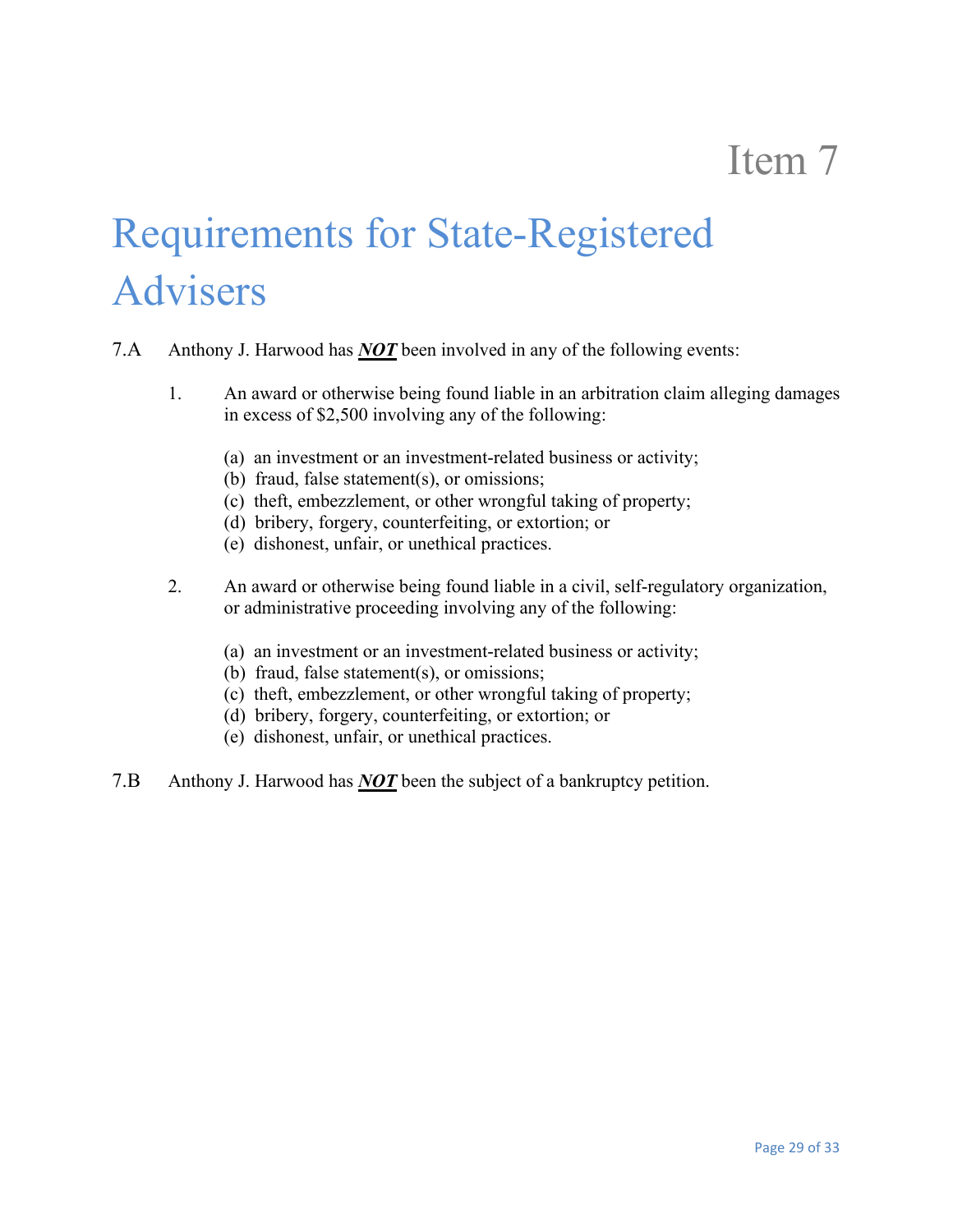## Form ADV Part 2B: Brochure Supplement

#### **Supervised Person: Jacob D. Diroff**

*Harwood Investment Strategies, LLC 214 E. Elm Ave., Ste. 104 Monroe, MI 48162 734-242-2408 [www.harwoodinvestments.com](http://www.harwoodinvestments.com/)*

Dated June 1, 2021

This brochure supplement provides information about Jacob D. Diroff that supplements the Harwood Investment Strategies, LLC brochure. You should have received a copy of that brochure. Please contact Harwood Investment Strategies, LLC if you did not receive Harwood Investment Strategies' brochure or if you have any questions about the contents of this supplement.

Additional information about Jacob D. Diroff is available on the SEC's website at [www.adviserinfo.sec.gov](http://www.adviserinfo.sec.gov/)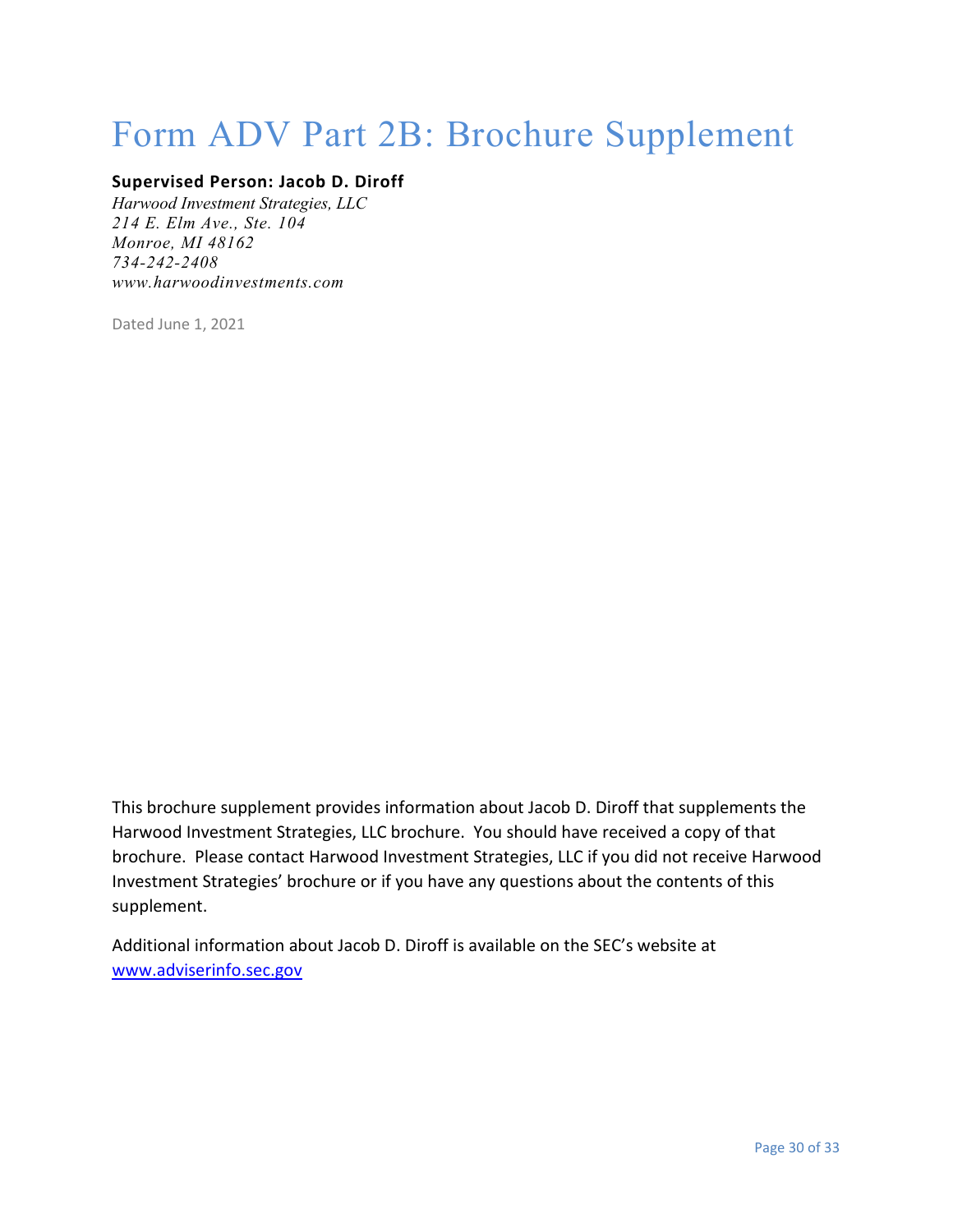# Education Background and Business **Experience**

2.A Jacob D. Diroff is the Outside Business Development Specialist for Harwood Investment Strategies, LLC. Jacob was born July 17, 1992. Jacob graduated from Saginaw Valley State University in May of 2015 with a Bachelor of Science in Entrepreneurship Business. After graduating, Jacob worked as an Assistant Manager at Total Sports in Monroe MI. In March of 2016 Jacob started working at Ricoh Americas Corp. as the Operations and Services Executive, where he worked until August 2017. In January of 2018, Jacob worked as Manager at LevelUp Training where he worked until May of 2020. Jacob joined the firm as a Business Development Specialist in February 2021.

### Item 3

### Disciplinary Information

#### 3.A, 3.B, 3.C, 3.D

Jacob D. Diroff has no past or present legal or disciplinary events material to a client's or prospective client's evaluation of the supervised person.

### Item 4

### Other Business Activities

4.A Jacob D. Diroff is not actively engaged in any other investment-related business or occupation, including being registered, or has an application pending to register, as a broker-dealer, registered representative of a broker-dealer, futures commission merchant ("FCM"), commodity pool operator ("CPO"), commodity trading advisor ("CTA"), or an associated person of an FCM, CPO, or CTA.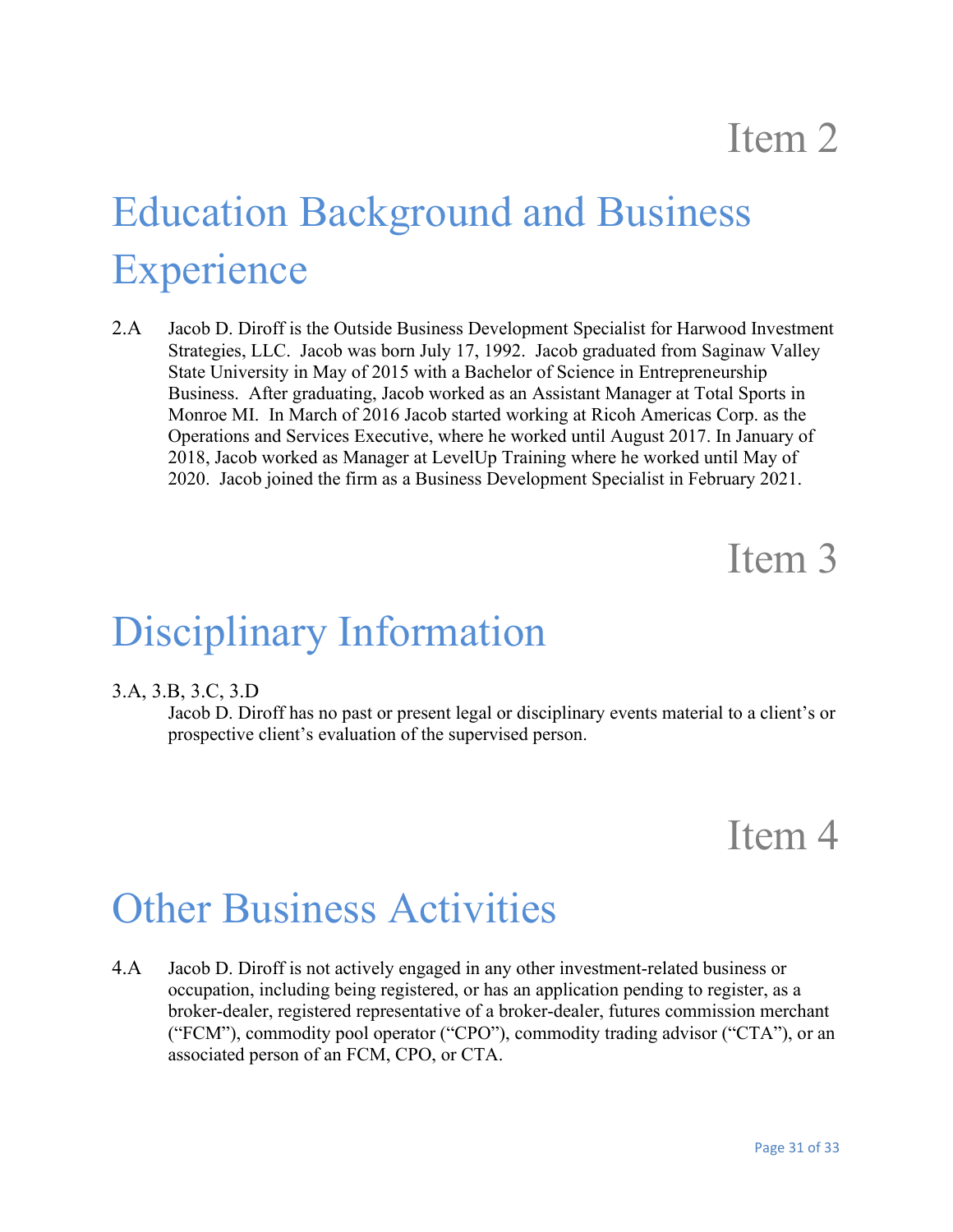4.B Jacob D. Diroff is actively engaged in other non-investment advisory businesses. These outside business activities currently provide a substantial amount of Jacob's income and take a majority of his time. In addition to owning an investment property, Jacob works at Trout's Marine Service, where his role is best described as Office Manager. Jacob is responsible for tracking inventory, customer work orders and managing the computer systems. Jacob does not give investment related advice in either of these other business activities.

## Item 5

## Additional Compensation

Jacob D. Diroff is not provided an economic benefit for providing advisory services to someone who is not a client.

### Item 6

## Supervision

Edwin T. Harwood is the acting Chief Compliance Officer. As part of our policies and procedures we review client accounts regularly to make sure they are being managed in alignment with the client's stated objectives. Reviews are held with clients at least annually to make sure there are no changes to their financial situation and to make sure the account is being managed to their satisfaction.

Edwin T. Harwood Member, Manager 734-242-2408